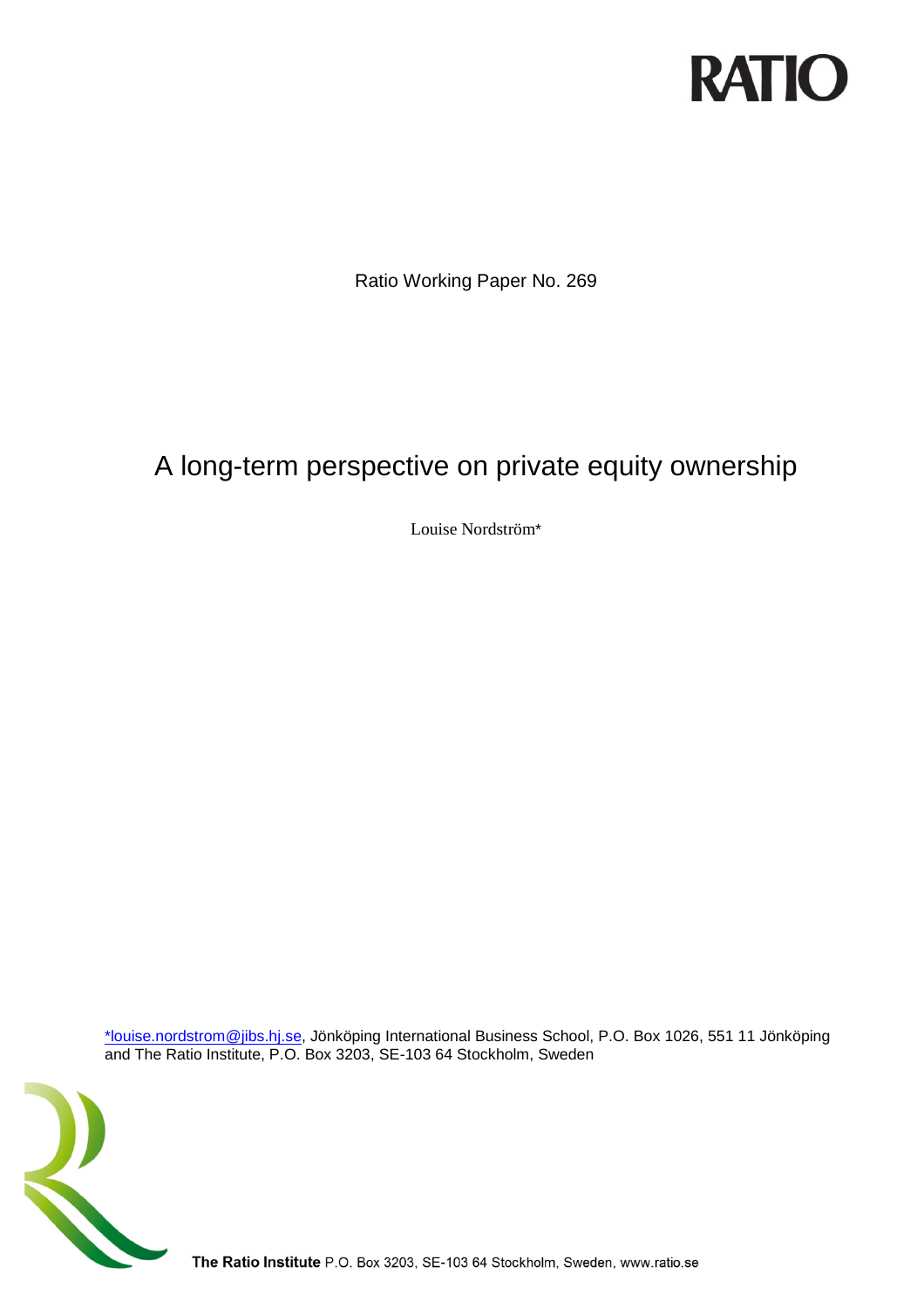# A long-term perspective on private equity ownership

Louise Nordström<sup>1</sup>

Ratio Institute, Jonkoping International Business School

2015

**Abstract:** Private equity companies are targets to a never-ending controversy debate about their contribution to the economy. The existing empirical data provide, on the one hand, strong evidence that private equity activity contribute positively to efficiency of companies, but they are often viewed as short-term investors who utilize firms' resources. In this paper I find no empirical support for that claim. By a unique dataset that covers all majority buyouts in Sweden by Swedish private equity firms from 1997-2010 I end up following 680 portfolio firms before and after the buyout as well as after the exit and a peer group defined by industry, size, age and financial performance. I do, however, find that the firms actually performs better after they exit from the private equity firm, which might be a result of sustainable long-term investments rather than short-termism.

**Keywords:** Private equity, exit, financial performance

**JEL codes:** G34 F65

-

<sup>1</sup> Louise Nordström, JIBS & Ratio. Financial support from Sparbankernas Forskningsstiftelse is gratefully acknowledged. This paper is also part of the Financing of Innovation project which is financed by Vinnova.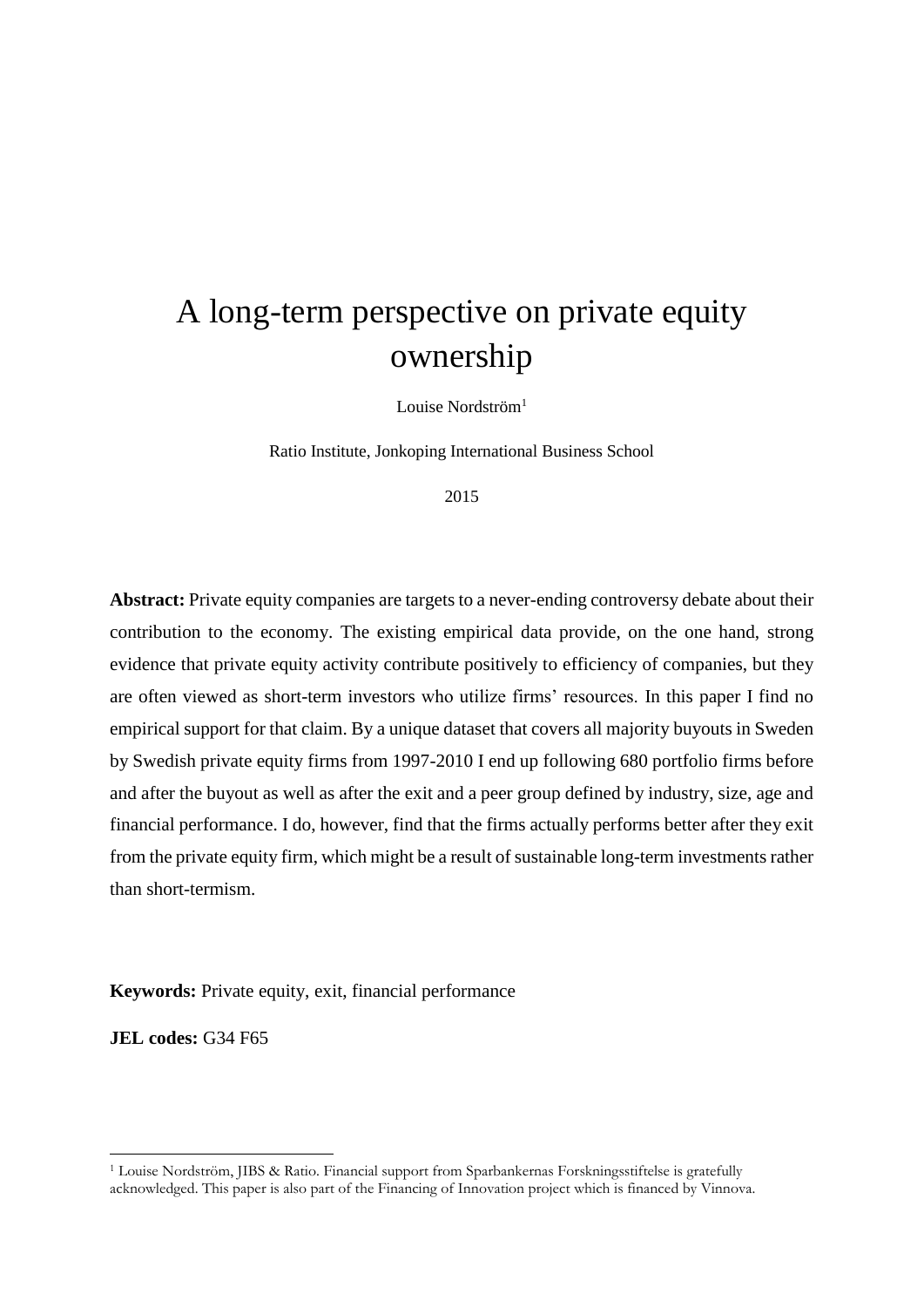#### **1 Introduction**

Private equity companies are nowadays a known actor in the economic landscape where financial- and operational-engineering are innovative characteristics of this emerging method of finance. The industry established about 35 years ago and has grown in importance for the economy in Sweden as well as in Europe and the rest of the world. [\(Kaplan and Strömberg](#page-14-0)  [\(2008](#page-14-0) )). The Swedish Private Equity & Venture Capital Association estimates that private equity owned companies in Sweden account for 8% of GDP and employs about 200 000 people, which equal 4% of the total employment rate. Sweden's private equity market is accordingly a major player in relation to other private equity investors in Europe. The existing empirical data provide strong evidence that private equity activity contribute positively to the rapid growth of companies, and Michael Jensen in the article "The Eclipse of the Public Corporation" (1989) was among the first to claim that private equity is a powerful and superior way of management. The rationale behind this argument is that it reduces the agency problem, which is the conflict between managers and owners, which according to Jensen is the central weakness of large public corporations. By resolving these weaknesses and through a combination of high financial leverage and powerful incentive schemes the companies can make substantial gains in operating efficiency, employee productivity and shareholder value. So far there is a consensus between researchers when it comes to the perspective of private equity and performance that shows that private equity has a positive relationship to operating performance in their portfolio firms.

Even so, the private equity model have not escaped criticism. Private equity investors are often blamed for opportunistic behavior where they utilize the firm's resources for short-term gains. Labor unions claim that the returns generated by buyouts are at the expense of workers through layoffs and wage cuts. Josh Kosman, author of "The buyout of America" [\(Kosman \(2010](#page-14-1) )) even argues that excessive debt and mismanagement will wipe out more than one million jobs and trigger another economic meltdown within the next five years and the word private equity is almost like a word of abuse. Critics also questioned their incentives to undertake and exit deals and to which extent private equity actually creates value.

In this paper I look at the actual performance of private equity firms in order to see if private equity firms really are that short sighted as argued by some authors. The question asked is if private equity firms increase long run performance of the companies bought and sold? To make companies more efficient in a long run perspective should be considered welfare increasing activity and not bad for the economy. The results of my study support such a positive view of private equity activities. I find that the companies sold to new owners by the equity firms have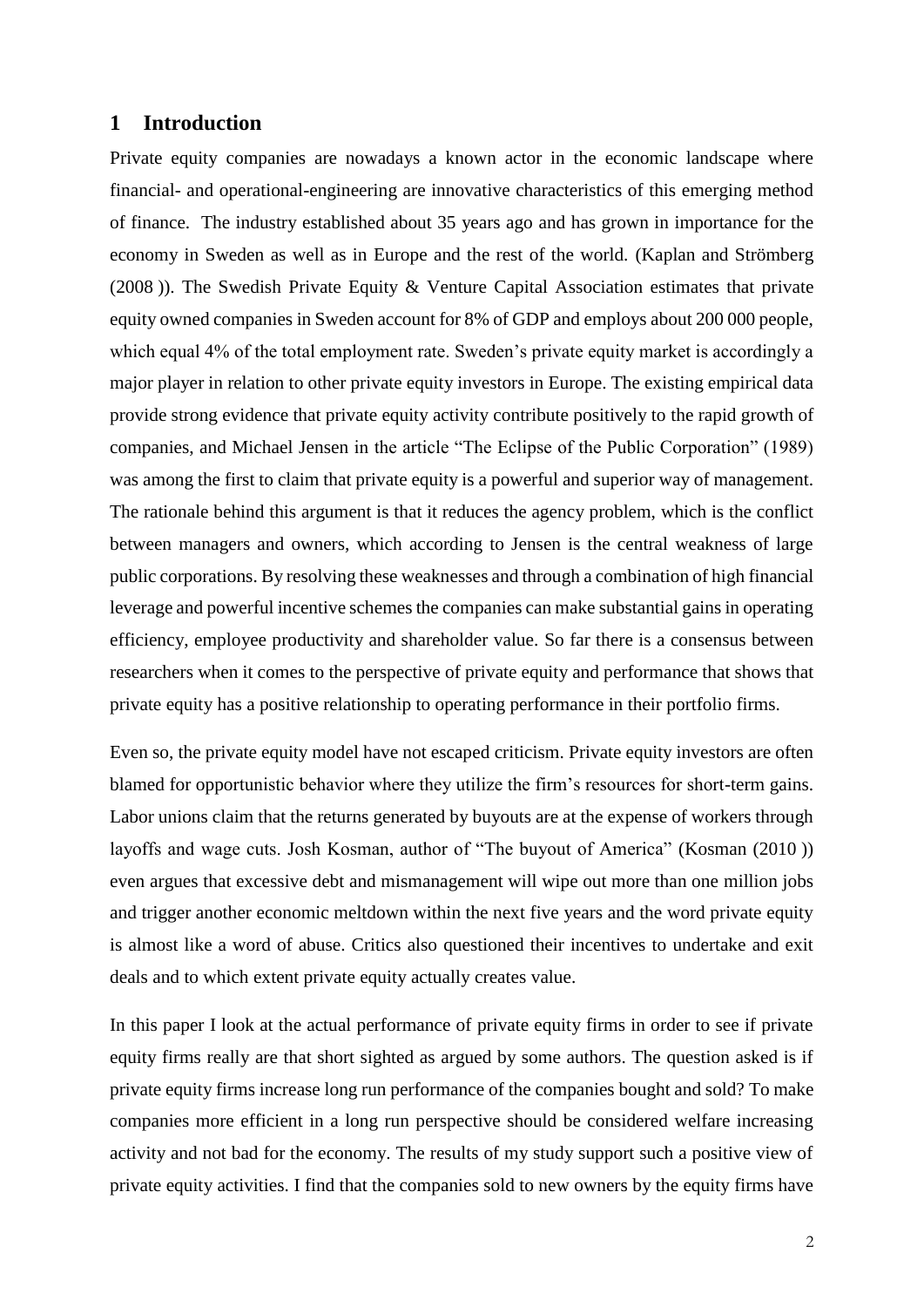a significant higher profit margin than other similar companies. In other words the private equity have succeeded to improve the long run efficiency of the companies in their portfolio. My study is unique both in its method to estimate long run efficiency of the companies in their portfolio and the use of a large database that essentially coves all Swedish corporations.

The paper is organized in sections as follows. After this introduction follows a review of earlier research. The private equity business model is presented in section 3. The method used and results are the subject matters of section 4 and 5. Section 6 offers a short summarizing comment.

#### **2 Previous research**

Private equity funds may well promote policies that boost short-run performance at the expense of more sustained long-term growth and funds' profits may be driven by favorable tax treatment of corporate debt, inducing senior executives of publicly traded firms to accept deals that go against the interests of the shareholders, or breach explicit and implicit contracts with workers [\(Shleifer,1988](#page-15-0) ).

However, Jensen (1989) argues that LBO organizational form is a long-term superior governance structure, while the other extreme views LBOs as a short term "shock therapy," which allows inefficient, badly performing firms with inferior corporate governance to enter a quick but intense period of corporate and governance restructuring, in order to return to public ownership in a few years [\(Rappaport \(1990](#page-15-1) )). In the fund settings they may grow fees at the expense of returns [\(Kaplan and Schoar \(2005\)](#page-14-2); [Lopez de Silanes \(2013](#page-14-3) )). Labor unions claim that the returns generated by buyouts are at the expense of workers through layoffs and wage cuts. There may be a quite plane and logic explanation to way the academics' and the societies' view are so different and it goes with the fact how the private equity industry have been exposed in media. The cases of Carema Care, John Bauer high school and tax avoidance have created massive headlines, but these examples do not contradict more positive explanations by academicians based on corporate governance models.

Numerous research papers (e.g. [\(Badunenko \(2010\)](#page-14-4); Bergström (2007); [Jensen \(1989\)](#page-14-5); [Kaplan](#page-14-6)  [\(1989\)](#page-14-6); [Lichtenberg and Siegel \(1990\)](#page-14-7); [Muscarella and Vetsuypens \(1990\)](#page-15-2); [Smith \(1990](#page-15-3) )) ) have considered what happen to firms that have been bought by private equity firms and the majority shows that they have a positive impact on the portfolio firms. A common feature of the studies in the early 90's is that the samples are relatively small. With a sample of 58 U.S. management buyouts between 1977 and 1986 Smith (1990) finds that operating cash flows both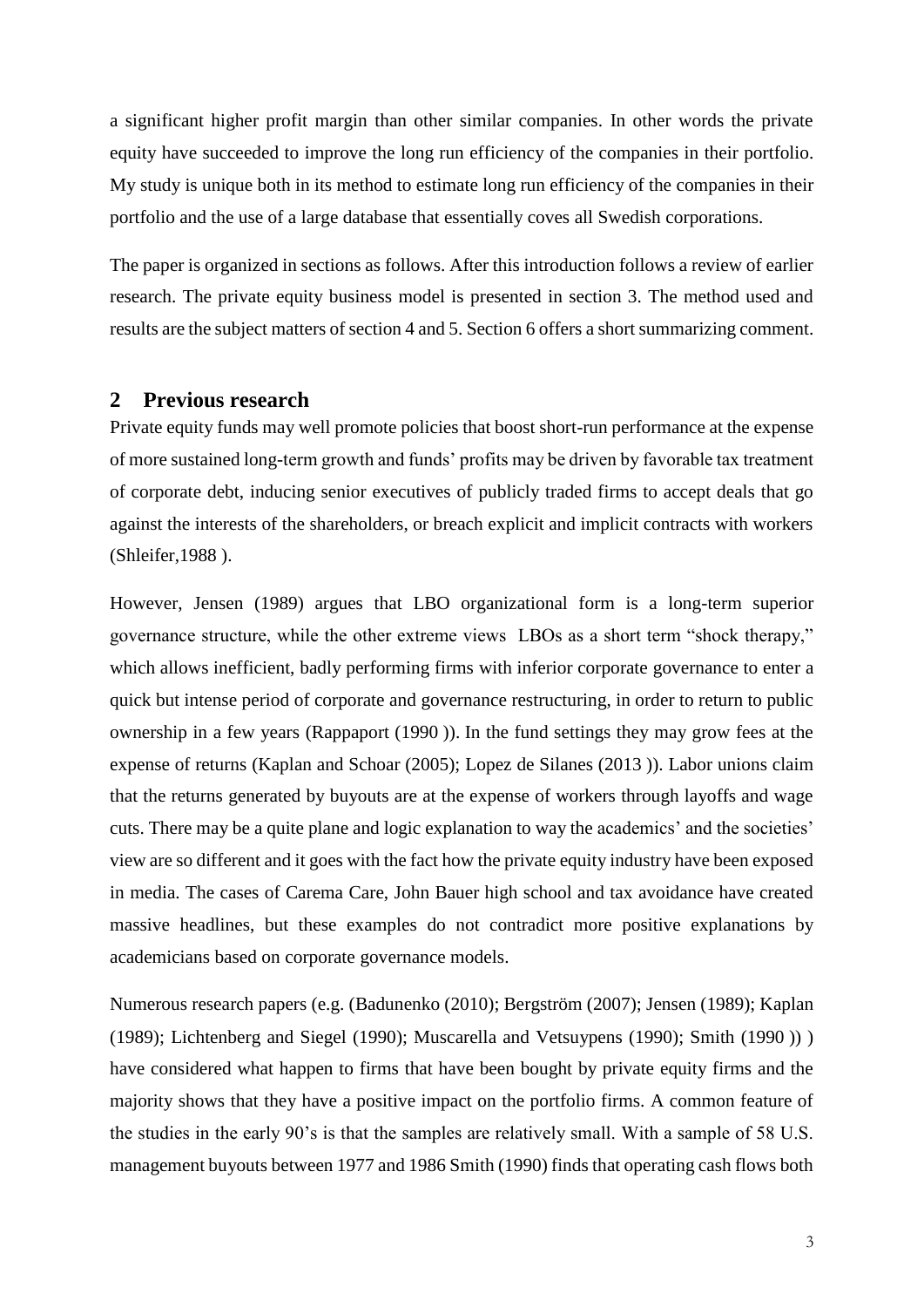per employee and per dollar of book value of assets increased on average after a management buyout due to better working capital management. Smith finds little evidence that the postbuyout cash-flow improvements are driven by cutbacks in discretionary expenses. The increases in operating cash flows were correlated with the buyout-induced changes in debt ratios and management ownership, suggesting that these organizational changes play an important role in value creation in LBOs.

Badunenko et al (2010) study the performance of Private Equity backed firms in Europe and conclude that if the holding period is less than a year. They find that the Private Equity backing firm performance is lower than that of a firm without Private Equity backing. The effect disappears if the holding period exceeds six years. Kaplan (1989) presents evidence on improved operating performance of 48 large management buyouts of public companies completed between 1980 and 1986. Consistent with Jensen's hypothesis, he finds evidence of operating changes were the buyout firms experienced increases in operating income, decreases in capital expenditures, and increases in net cash flow. Furthermore, he discusses different explanations for the operating changes and value increases. First, the median change in employment for the buyout firms is positive, which do not support the view that investors benefit from large employment cuts. Second, the evidence favors reduced agency costs rather than superior managerial information as an explanation for the operational changes. The evidence thus suggests that the operational changes are due to improved incentives rather than layoffs and managerial exploitation of shareholders through inside information. A paper that challenges the short-run-gain statement is Lerner et al (2011), which investigate investments in innovation measured by patent activity. They analyze the changes in patenting behavior of 495 firms with at least one successful patent application filed in the period from three before to five years after being part of a Private Equity transaction. Their main finding is that firms pursue more influential innovations, as measured by patent citations, in the years following private equity investments.

A more recent study by Olsson & Tåg 2013 that also questions the short-termism view, shows that workers in Private Equity owned firms are not more likely to become unemployed relative to workers in similar non-acquired firms due to a Leveraged Buy Out [\(Olsson \(2013](#page-15-4) )). In order to reduce the management´s incentive to manipulate short-term performance, the management team is typically given a large equity upside through stock and options so that management not only have a significant upside gain, but a significant downside as well [\(Kaplan \(1989](#page-14-6) )). Consequently the increased management ownership provides strong incentives for managers to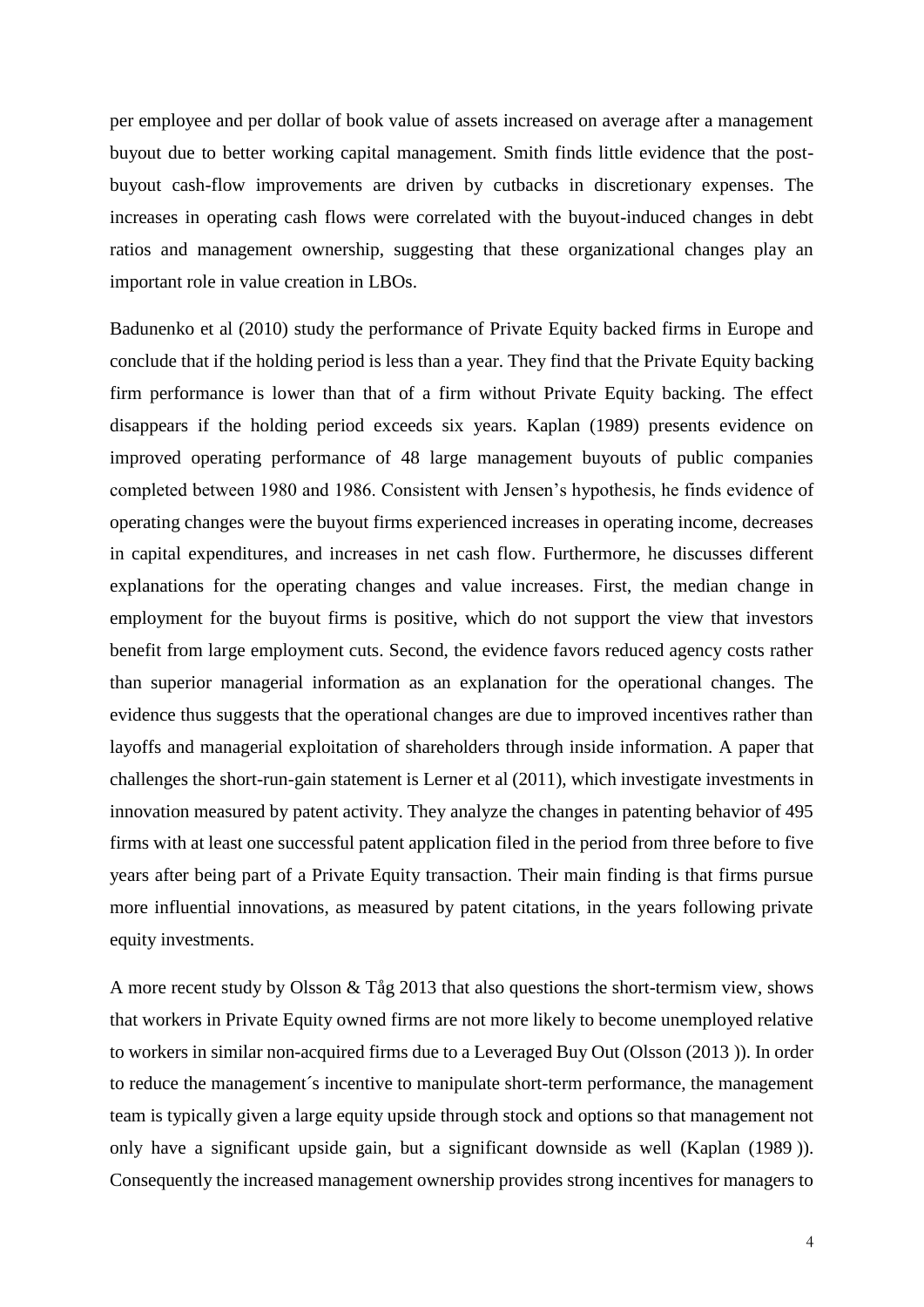improve operating performance and generate cash flows. According to these arguments, leveraged buyouts, takeovers, corporate breakups, divisional spin-offs and going private transactions are organizational innovations associated with positive properties [\(Badunenko](#page-14-4)  [\(2010\)](#page-14-4); Bergström (2007); [Jensen \(1989\)](#page-14-5); [Kaplan \(1989\)](#page-14-6); [Lichtenberg and Siegel \(1990\)](#page-14-7); [Muscarella and Vetsuypens \(1990\)](#page-15-2); [Smith \(1990](#page-15-3) )).

There are three bodies of literature to consider. The first one concerns real effects of buyouts, second deals with reversed leverage buyout (RLBO) which only consider public firms, and the third one analyses the performance of private equity funds which is out of the scope for this study. The studies that deals with the real effects are mainly from U.S. and do unfortunately suffer from limited data, which are probably the reason to the concentration on public firms in the previous the RLBO research. The interesting question about what happens to the portfolio firms after exit from the care of the private equity investor has accordingly not being fully answered. Is performance equally good as during the holding period? In order to fully comprehend the question about if they are good or bad players I argue that you need to analyze the performance after the exit as well as during the ownership for all firms and not only on IPOs. That is the only procedure that makes it possible to out rule if they are short-term players or not. Otherwise the public picture of these big bad exploiters might be true, since short-term performance can be enhanced by financial-engineering. If private equity companies on the other hand increase firm efficiency persistently they perform a valuable service to the society by increasing economic efficiency and it might overrule the criticism that they have had to bear over the years.

The accusation about the short-term perspective also puts light on the buyer in the exit-process. Since the price that will be paid are future discounted cash flows, and since we assume that the buyer are rational, it would be a downgrade of the buyers' capability of making rational decisions. With a unique data set consisting of 99 per cent of all Swedish private equity firms and their portfolio firms from 1997-2010, I show in contrast to earlier studies that the financial performance decrease after buyout but increase after exit. Even though this is not a bullet-proof post-exit analysis, this is a first step with a procedure that studying the whole period from before the buyout to after the exit from the private equity firm for all firms, which I claim is a more accurate way of analyze the performance of the private equity owned firms and by which contributes to the existing literature on private equity performance.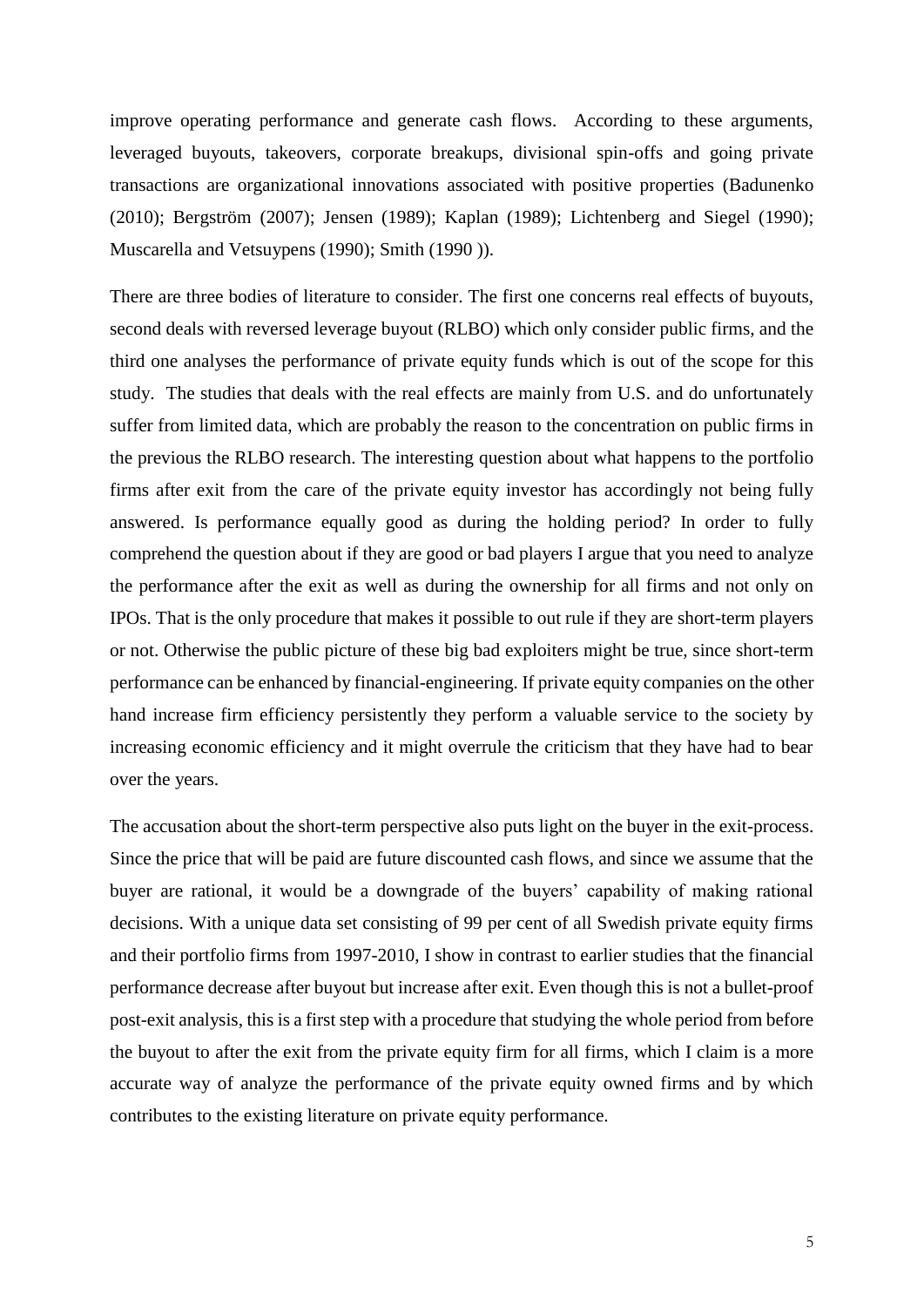#### **3 The Private Equity Business model**

Basically the private equity business model is very simple; they buy companies that have significant potential for growth and over time, they invest capital, time and effort to improve their performance and increase their value. Eventually, they sell the improved companies, hopefully at a profit, and undertake a new investment. Hence, private equity is a form of equity investment into private companies most commonly not listed on the stock exchange and it is a medium to long-term time restricted investment and characterized by a very active ownership. The longevity of buyouts is a disputed academic topic where on the one hand the holding period depends on strategy and the market conditions and the holding period have changed during their existents [\(Axelson, Stromberg, Jenkinson and Weisbach \(2009](#page-14-8) )). Kaplan concluded that large leverage buyouts in U.S. between 1979-1986 had a median holding period of 6.8 years [\(Kaplan](#page-14-9)  [\(1991](#page-14-9) )). Private equity builds better businesses by strengthening management expertise, delivering operational improvements and helping companies to access new markets. Buyout capital is an investment, where all or a significant amount if shares are acquired with a substantial amount of associated indebtedness 60-70% in more mature companies with strong cash flows. Private equity firms' focus is on investing in high-growth potential companies. The investments are thus not solely about capital but mainly about ownership, competence and networking. The private equity firm attempts to professionalize the company and offer on-going support to the management on strategic and policy matters. The private equity transaction includes three phases; the investment phase, where targets are identified and subject to a due diligence. Second is the holding period in which the value creation is made and last the exit where the firm either is subject for an IPO, sold to an industry or secondary buyout which is a case when they sell to another private equity firm (Berg and Gottschalg 2007). The theory about why this type of ownership should be the best one where first described in Michael Jensen's article "The Eclipse of the Public Corporation" (1989) who strongly argue in favor of private equity ownership since it reduces the agency problem which he argues is the central weakness of a corporation.

In Jensen and Meckling's seminal paper a starting point is a situation where a corporation finance is entirely by equity and there is just one owner. In other words there is no division of ownership and control. The sole owner bears all the consequences of her/his resource allocation decisions. The negative wealth and income effects of shirking are entirely borne by one owner. The positive wealth and income effects of working harder and making wiser managerial decisions are also concentrated to one owner. Principal-agent problems arise first when new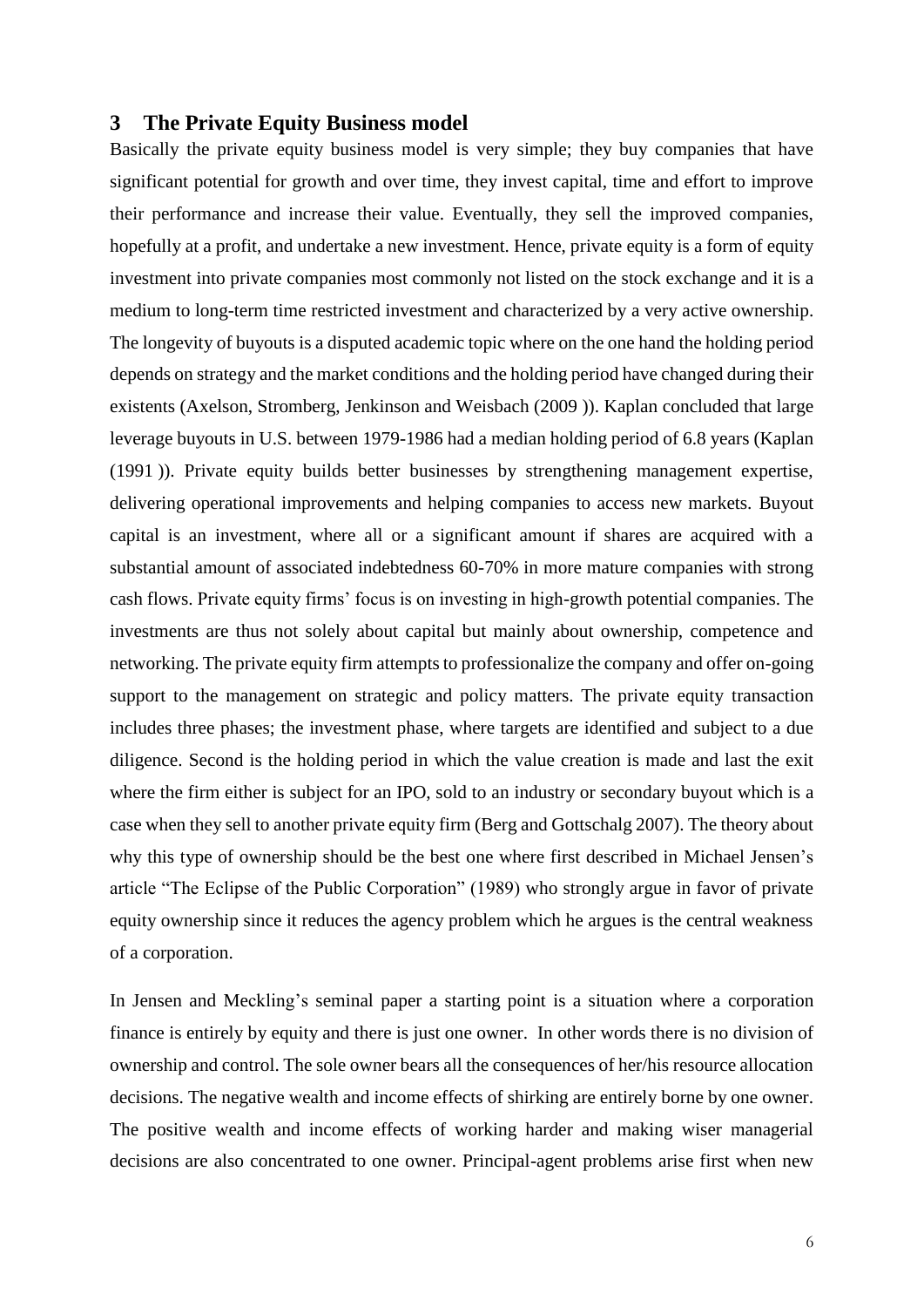owners are let in. The cost of shirking will be shared amongst many owners and the benefits of harder work and clever decision making are also shared. As a consequence the incentives for efficient allocation are decreased. One control mechanisms that aims to preserve strong efficiency incentives is stock options to managers. Another control mechanism is takeover and threat of takeovers (see Manne 1965 ). A third control mechanism is an increase in financial leverage that forces managers to be efficient in order to avoid bankruptcy and a fourth is to introduce experts in the board of directors. An increase in financial leverage also means that returns are increase according to Modigiliani and Millers proposition two. From a principal agent perspective a private equity corporation is strengthening the efficiency incentives of managers and owners by concentrating ownership, making managers owners through e.g. stock options, increase the competence of the board and increasing leverage. The upshot is that the private equity corporation after a buyout has a strong incentive to increase the efficiency of the treated firm in order to be able to cash in when the firm is sold to new owner/owners (i.e one can say that they want to dress up the bride in order to get a good offer) These increase efficiency aspects of private equity is behind my first hypothesis that the portfolio firms' operating performance will increase during the holding period, relative to the peer group.

The buyers of the firm after the treating period are professionals such as in trade sales, IPO's or secondary buyouts. Consequently there is less of an asymmetric information problem in these deals than in others. Considering that the price of a firm is based on present value of future profits a second hypothesis that the portfolio firms' operating performance will increase after they have been sold by the private equity firm, relative to the peer group.

#### **4 Data and methodology**

#### **4.1**

All firm level data is from PAR, a Swedish consulting firm that gathers information from Patent and registration office (PRV). The data cover 523 210 Swedish limited liability firms active at some point during 1997-2010. To identify the private equity investments, I used the membership list of the Swedish Private Equity & Venture Capital Association, which covers 99 percent of all Private Equity investors in Sweden. I only included the firms that entitles themselves in the buyout segment. This list gave me 43 Swedish Private Equity firms, of which 7 where inactive, hence I ended up with 36 active Private Equity firms. Thereafter, I used the PE investors' identification number to identify their subsidiaries in the Enterprise Group Register. Following this strategy I end up with an unbalanced panel of 680 firms that at some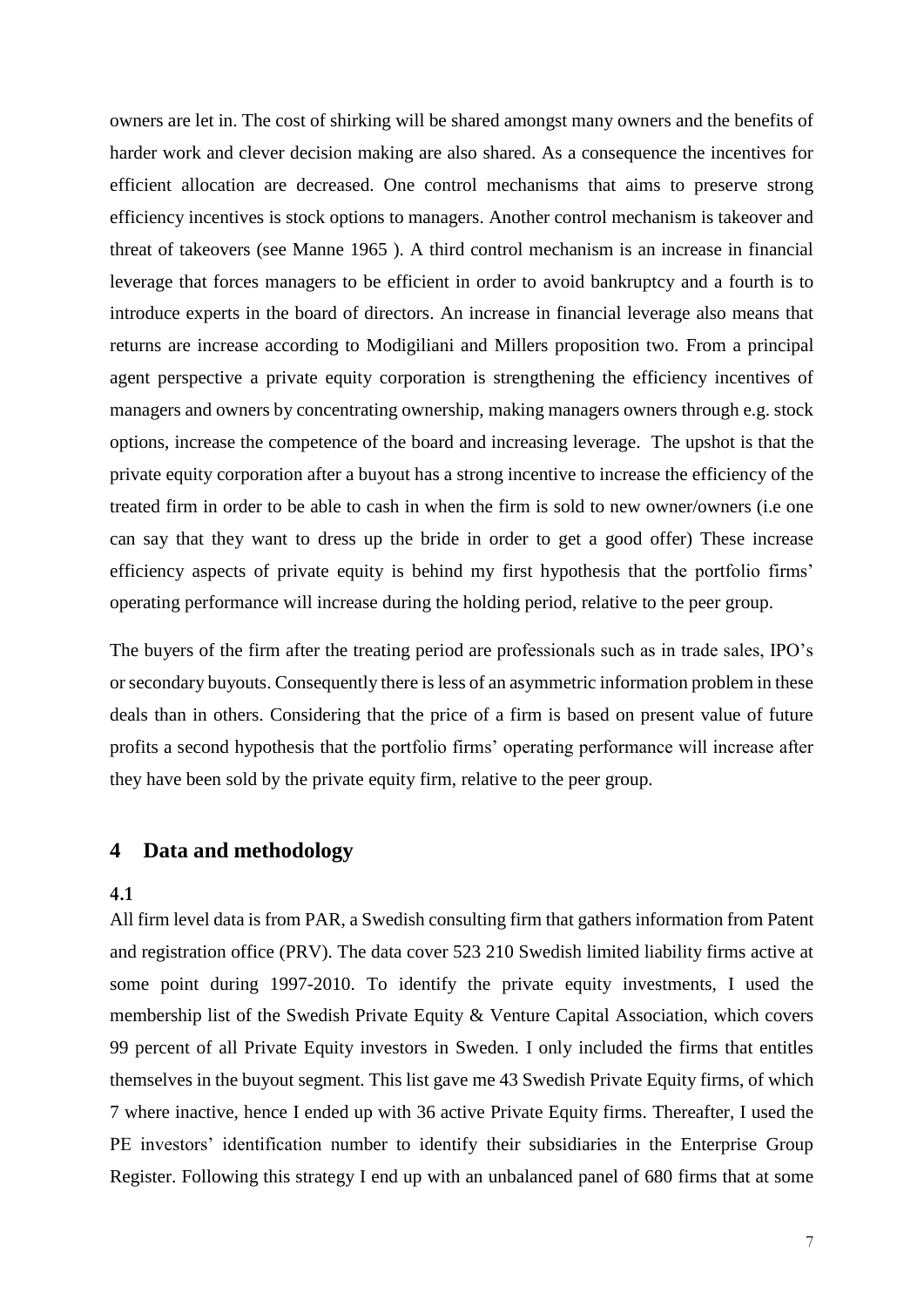point in time between the years 1997-2010 have been owned (majority owned) by any of the 36 private equity firms in the original list. The variables used is presented in Table 1. Since the panel is unbalanced I need two dummies to identify the private equity ownership. The first PT 1 is a dummy that equals 1 when the firms are owned by a private equity firm and 0 for the years prior to the private equity ownership, and PT 2 is a dummy that equals 1 the years after the private equity ownership and 0 during the holding period.

| Tabell 1Description of variables |                                                                                              |
|----------------------------------|----------------------------------------------------------------------------------------------|
| Variabels                        | Description                                                                                  |
| <b>EBIT</b> margin               | Dependent variable Earnings before interest and tax divided by turnover.                     |
| $PT_1$                           | Dummy that equals 1 for the years the firms are owned by a private equity firm, and 0 for    |
|                                  | the years prior the buyout.                                                                  |
| PT <sub>2</sub>                  | Dummy that equals 1 for the year after the firms exit from the private equity firm and 0 the |
|                                  | years prior the exit, that is during the years they are owned by private equity.             |
| PEQ                              | Portfolio firm post buyout dummy 1=owned by a PE firm, 0 not owned (including all other      |
|                                  | firms)                                                                                       |
| Age                              | Age of the portfolio firm                                                                    |
| Leverage                         | Leverage ratio defined by debt/equity                                                        |
| $TA$ /rev                        | Total fixed asset/revenue. Measure of capital intensity. (manlgoms).                         |
| Sales                            | Log of sales (lnntoms)                                                                       |

The final sample of the buyouts is summarized in table  $2 \& 3$ . Table 2 summarize the first group PT1 which show the means before the firms where bought and during the holding period. In this sample, the average holding period is 3 years. The performance measure are winzorized, which implies that observations that have EBIT margin  $\lt$  -90 and  $\gt$ 90 are set to -90 and 90 since the data contained unreasonable outliers and since it is not feasible to have an EBIT margin >100. A positive feature about winzorize the data is that you do not lose any observations that would have been the case if you just remove the outliers. According to table 2 the mean EBIT margin are negative before the buyout and become even more negative during the holding period. The t-statistic show that the difference is statistical significant. We interpret this as if they heavily use writ-offs or depreciation during this time which might be due to investments. The earnings before depreciations increases, which goes in line with previous research. But when I run the regression with EBITDA margin (Earnings before interest, tax, depreciation and amortisation divided by total revenue) as a dependent variable, the number of observation where heavily reduced, and I did not get any significant results at all. The sales increase after the buyout and more interesting more than doubles after exit in table 3. TA/rev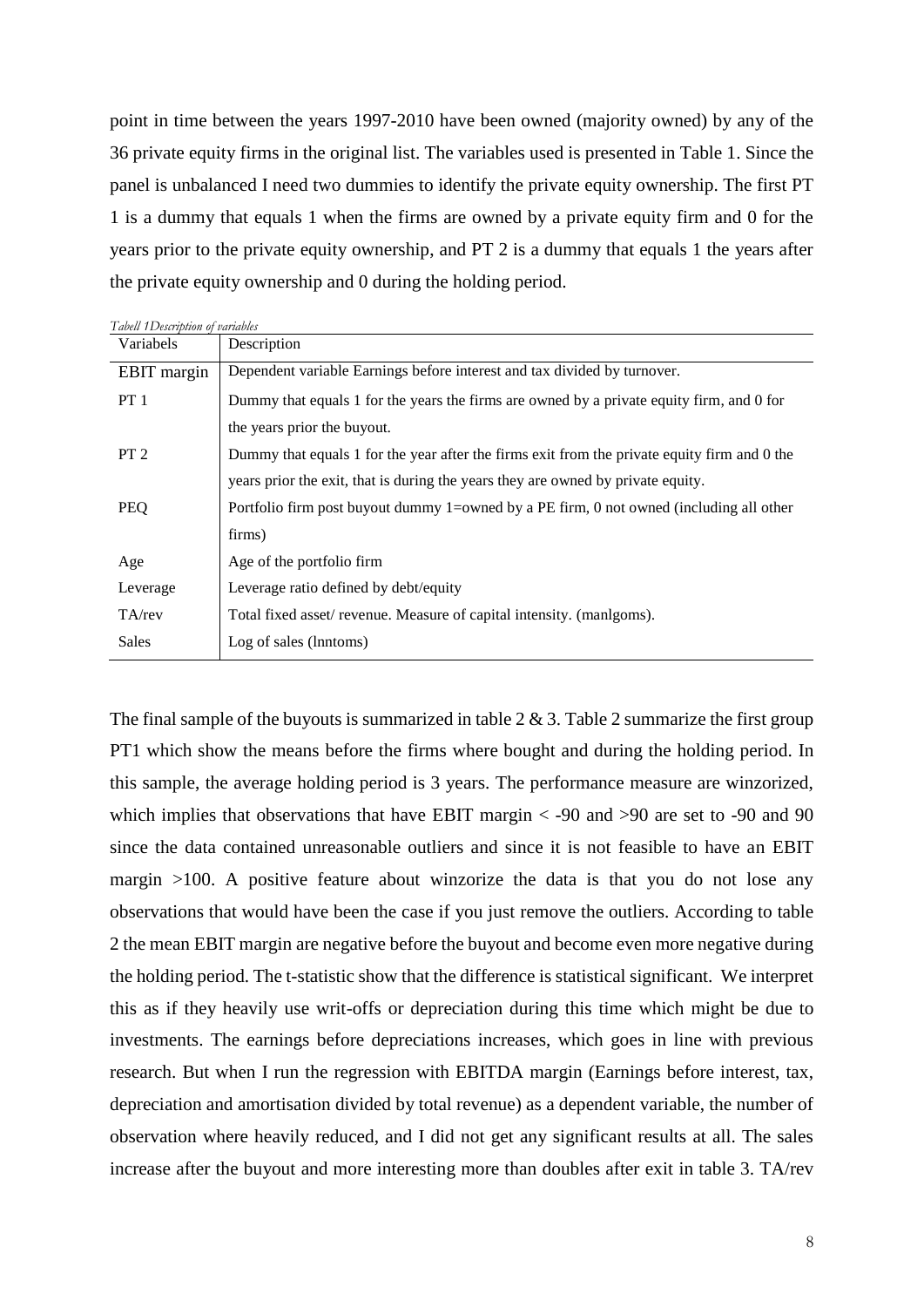also increases significantly after the exit, which indicates that the firms are well capitalized even after the exit. The drastic increases in leverage during the treatment period decrease with an equal magnitude when the company is sold.

EBIT margin increase after exit (even though it is negative during the three phases). Sales increase significantly through the three phases and employment that is a highly debated issue does not change when the firms are bought but seems to double when the firms exit. A plausible explanation for that is that they merge entities during the holding period which makes them larger and more competitive.

*Tabell 2. Before and during Private equity (group PT1)*

|              |      | Firms before Private Equity $(PT1=0)$ |        |          |         | Firms during Private Equity $(PT1=1)$ |         |        |              |         |         |
|--------------|------|---------------------------------------|--------|----------|---------|---------------------------------------|---------|--------|--------------|---------|---------|
|              | Obs  | Mean                                  | Std.   | Min      | Max     | Obs                                   | Mean    | Std.   | Min          | Max     | t-test  |
|              |      |                                       | Dev.   |          |         |                                       |         | Dev.   |              |         |         |
| EBIT-        | 1919 | $-1.08$                               | 32.54  | $-90$    | 90      | 1464                                  | $-3.67$ | 41.81  | $-90$        | 90      | 2.03    |
| margin       |      |                                       |        |          |         |                                       |         |        |              |         |         |
| Age          | 2668 | 16.52                                 | 18.13  | $\Omega$ | 100     | 2543                                  | 15.96   | 19.40  | $\Omega$     | 107     | 1.09    |
| D/E          | 2463 | 7.01                                  | 23.15  | $\Omega$ | 447.6   | 2360                                  | 14.27   | 75.99  | $\Omega$     | 999     | $-4.52$ |
| $TA$ /rev    | 1919 | 31.48                                 | 124.97 | $\Omega$ | 999     | 1464                                  | 33.24   | 137.28 | $\Omega$     | 999     | $-0.38$ |
| <b>Sales</b> | 2551 | 44709                                 | 113544 | $\Omega$ | 1815347 | 2464                                  | 58016   | 181158 | $\Omega$     | 2851450 | $-3.13$ |
| No. of       | 2468 | 31                                    | 86     | 0        | 1724    | 2333                                  | 31      | 115    | $\mathbf{0}$ | 2968    | $-0.24$ |
| empl         |      |                                       |        |          |         |                                       |         |        |              |         |         |
| $\Delta$ TA  | 2093 | 0.12                                  | 0.78   | $-4.55$  | 7.10    | 2146                                  | 0.09    | 1.05   | $-8.11$      | 10.09   | 1.02    |

*Tabell 3. During and after Private equity (group PT2)*

|              |      | Firms during Private Equity (PT2=0) |        |          |         |      |         | Firms after Private Equity (PT2=1) |          |         |          |
|--------------|------|-------------------------------------|--------|----------|---------|------|---------|------------------------------------|----------|---------|----------|
|              | Obs  | Mean                                | Std.   | Min      | Max     | Obs  | Mean    | Std.                               | Min      | Max     | t-test   |
|              |      |                                     | Dev.   |          |         |      |         | Dev.                               |          |         |          |
| <b>EBIT</b>  | 624  | $-4.55$                             | 41.61  | $-90$    | 90      | 1197 | $-.046$ | 36.62                              | $-90$    | 90      | $-2.37$  |
| margin       |      |                                     |        |          |         |      |         |                                    |          |         |          |
| Age          | 1081 | 13.64                               | 14.91  | $\Omega$ | 98      | 2068 | 20.33   | 18.62                              | $\Omega$ | 101     | $-10.22$ |
| D/E          | 971  | 11.87                               | 62.86  | $\Omega$ | 999     | 1876 | 8.12    | 41.02                              | $\Omega$ | 999     | 1.92     |
| $TA$ /rev    | 624  | 41.92                               | 159.15 | $\Omega$ | 999     | 1195 | 59.87   | 197.34                             | $\Omega$ | 999     | $-1.96$  |
| <b>Sales</b> | 1014 | 45695                               | 138289 | $\Omega$ | 2851450 | 1944 | 135356  | 545632                             | $\Omega$ | 9953316 | $-5.15$  |
| No. of       | 954  | 30                                  | 75.25  | 0        | 673     | 1820 | 64      | 176.13                             | $\Omega$ | 1686    | $-5.67$  |
| empl         |      |                                     |        |          |         |      |         |                                    |          |         |          |
| $\Delta$ TA  | 812  | 0.08                                | 1.07   | $-5.15$  | 10.09   | 1802 | 0.03    | 1.02                               | $-7.58$  | 9.58    | 1.07     |

Next, I identify a peer group to use in a difference-in-difference approach. That is, analyzing the difference in performance during the holding period and after exit, with the peer group differences during the same periods. The need of a suitable control group is essential since the distribution and business characteristics of the buyout firms are not random. That is, the buyout firms are bought for a reason, they do not buy random firms but rather industries that are under significant restructurings due to regulatory changes, foreign competition or technological change [\(Davis \(2011](#page-14-10) )). Comparing the number of employees in private equity owned firms with the on average number of employees in all other firms (table 1 and table 2) it is clear that the buyout firms are larger than the overall average.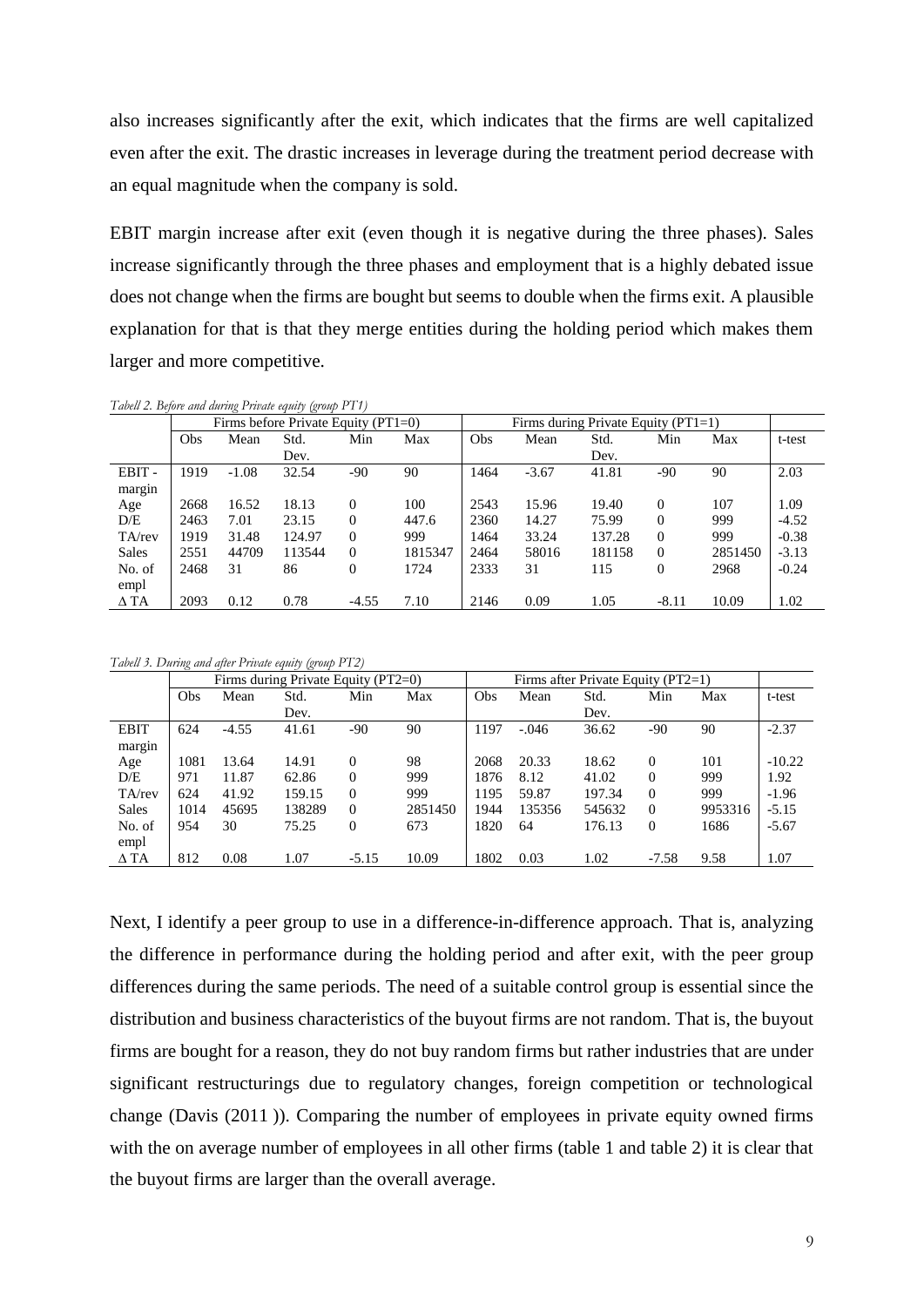The peer group is identified by Coarsened Exact Matching (CEM), which possesses a wide range of statistical properties that is not available in most other matching methods and at the same time is exceptionally easy to comprehend [\(Iacus, King and Porro \(2012](#page-14-11) )). CEM is a monotonic reducing matching method, which means that the balance between the treated and control group is chosen by ex-ante user choice rather than discovered through the usual laborious process of checking after the fact, tweaking the method, and repeatedly estimating. The key goal of matching is to prune observations from the data so that the remaining data have better balance between the treated and control groups, meaning that the empirical distributions of the covariates (x) in the groups are more similar. Exactly balanced data implies that controlling further for x is unnecessary. Following (Olsson 2013), [\(Bouclya \(2011](#page-14-12) )) and the discussion in Davis et al (2011) which states that firm growth and volatility vary systematically with firm size and age I construct the control group by age, leverage, solvency, asset growth, earnings and cash liquidity and the ex-ante year, that is the matching year is set to one year prior to the buyout. The matching method ensures that the control firms do not appear in the buyout group and also that a control firm only can be used as a match once.

I examine the effects by using a difference-in-difference approach, where you can study the effect of a treatment of any kind of response. When a treatment is the result of a policy change or event that occurs completely outside the context of the study it is often referred to as a natural experiment. In my case it is not a natural experiment and hence the choice of control group are highly important. The impact is measured by the difference in differences in equation 1;

$$
E = [(\bar{y}_{after} | treatment) - (\bar{y}_{before} | treatment)] - [(\bar{y}_{after} | untreated) - (\bar{y}_{before} | untreated)] (1)
$$

Written in a simple form of a model with an outcome variable y;

$$
y_i = \beta_1 + \beta_2 T_t + \beta_3 D_i + \beta_4 T_t \times D_i + \varepsilon_{it}, \quad t = 1, 2. \tag{2}
$$

In this model,  $T_t$  is a dummy variable that is zero in the period before the treatment and one after the treatment, D<sup>i</sup> equals one for the observations that received the treatment, and the change in the outcome variable for the treated observations is then;

$$
(y_{i2}|D_i=1) - (y_{i1}|D_i=1) = (\beta_1 + \beta_2 + \beta_3 + \beta_4) - (\beta_1 + \beta_3) = \beta_2 + \beta_4
$$
\n(3)

And for the control group;

$$
(y_{i2}|D_i = 0) - (y_{i1}|D_i = 0) = (\beta_1 + \beta_2) - (\beta_1) = \beta_2
$$
\n(4)

The difference in difference between the treated and un-treated is then;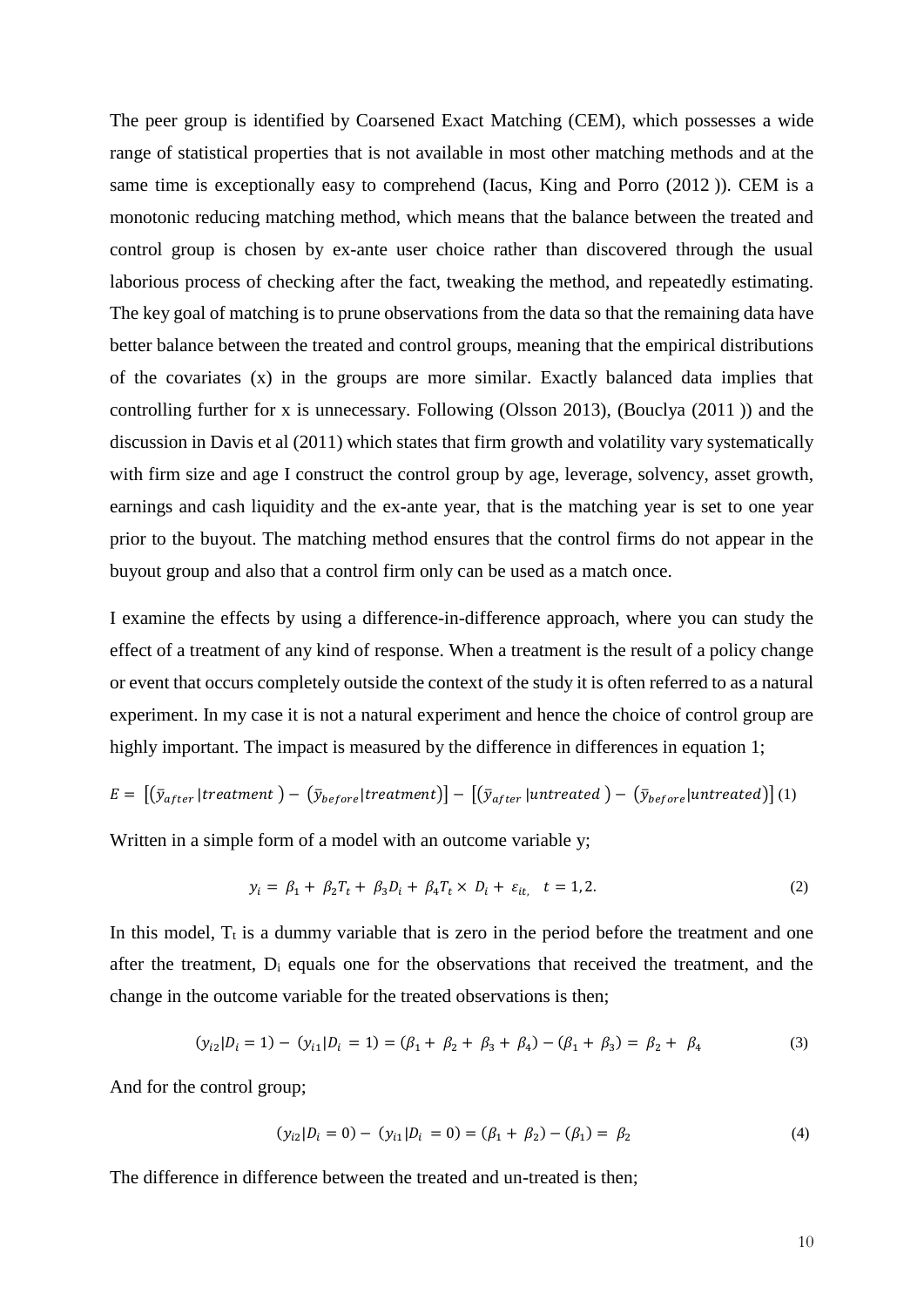$$
[(y_{i2}|D_i=1) - (y_{i1}|D_i=1)] - [(y_{i2}|D_i=0) - (y_{i1}|D_i=0)] = \beta_4
$$
\n(5)

and is graphically described in figure 1.



Figur 1. Difference in difference

Applying this model to my data, where the financial performance is compared between the buyouts, which in this case are the treated group, and the control group accounts for the untreated group. The estimated regression is;

$$
y_{i,t} = \alpha_i + \lambda_t + \gamma PE_t + \delta PE \ 1 + \mathbf{X}_{i,t} + \epsilon_{i,t} \tag{6}
$$

$$
y_{i,t} = \alpha_i + \lambda_t + \gamma PE_t + \delta PE \ 2 + \mathbf{X}_{i,t} + \epsilon_{i,t} \tag{7}
$$

where i indexes firms and t indexes the time,  $y_{i,t}$  is the dependent variable which in this case is the operating profit margin,  $\alpha_i$  are the firm fixed effects,  $\lambda_t$  are the time effects,  $\mathbf{X}_{i,t}$  are control variables and  $PE 1$  is an interaction term that equals one during the years the firms are controlled by the private equity firm and zero the years prior the private equity ownership and  $\epsilon_{i,t}$  is the error term. In model 2 that explains the change in operating performance between treated and control during the holding period and after the exit, the interaction term  $PE$  2 represents the year after the exit and takes the value one for all years after exit and zero for the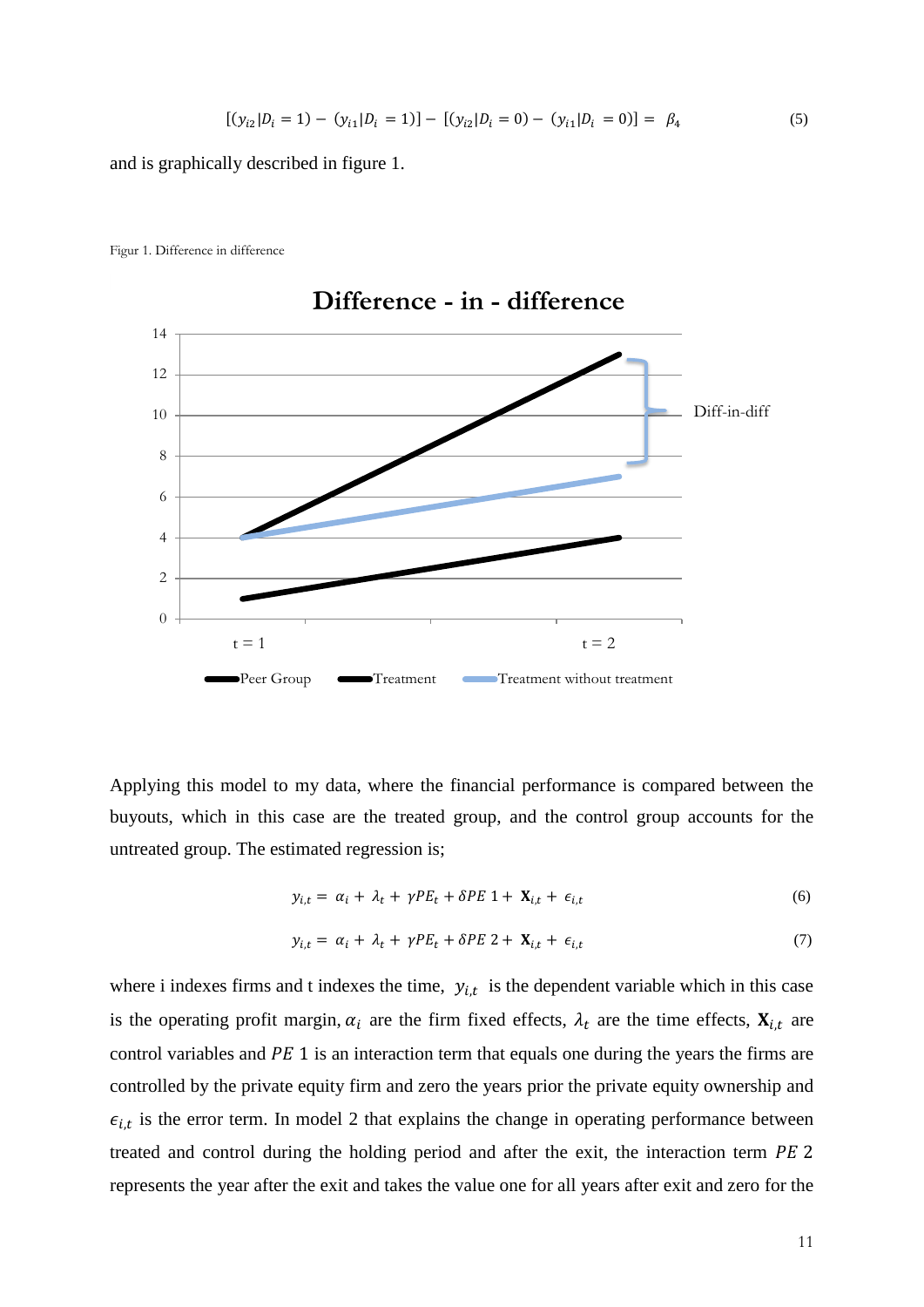years before the exit, which is during the private equity ownership. This methodology controls for the fixed unobserved differences between the treated and control through the firm fixed effects.

#### **5 Results**

 $T^{II}$  *Register*  $R$ 

The results from equation 7 and 8 are presented in table 4. In model 1, I only include private equity owned firms, and shows what happen to the portfolio firms before and after a buyout. The buyout analysis (equation 7) shows that the financial performance EBIT margin decrease after the buyout, which contradicts my hypothesis and previous research. The result is not significant in model 2 where I include the peer group, but valid in Model 3 where I compare the portfolio firms with all other firms in Sweden. In the second model, we include a peer group and in the third model we run it with all other firms in the data set. This setting makes the results more robust since I show that the increased performance is not only true for the portfolio firm but also rather in comparison with a matched control group as well as in comparison with all other firms. To be noted is that I include depreciation when measuring the operating performance. The reason is that it is an interesting performance measure from the shareholders' perspective as residual claimants. My measure shows what is left to the shareholders after all other contractual parties to the firm have been paid off plus provision made for refinancing investment.

In the Swedish paper by [\(Bergström, Grubb and Jonsson \(2007](#page-14-13) )), they use EBITDA margin (earnings before interest, taxes, depreciation and amortization divided by sales) and got a positive sign for profitability of portfolio firms after they have been acquired by private equity firms. EBITDA margin in the descriptive statistics in table 4 goes in line with Bergström et al but did not show any significant results in the regressions, probably according to the low number of observations when EBITDA is used in my sample. The period after the exit (Post Exit analysis, equation 8) that is when the firm has been sold by the private equity firm, has on the other hand a significantly positive relationship with the financial performance and this is true for all three models.

| <i>Lable 1. Regression results</i> |          |                            |                     |           |               |           |
|------------------------------------|----------|----------------------------|---------------------|-----------|---------------|-----------|
|                                    | Model 1  |                            |                     | Model 2   | Model 3       |           |
|                                    |          | Only treated               | Treated and control |           | All firms     |           |
|                                    | Buyout   | Post Exit<br><b>Buyout</b> |                     | Post Exit | <b>Buyout</b> | Post Exit |
|                                    | analysis | analysis                   | analysis            | analysis  |               | analysis  |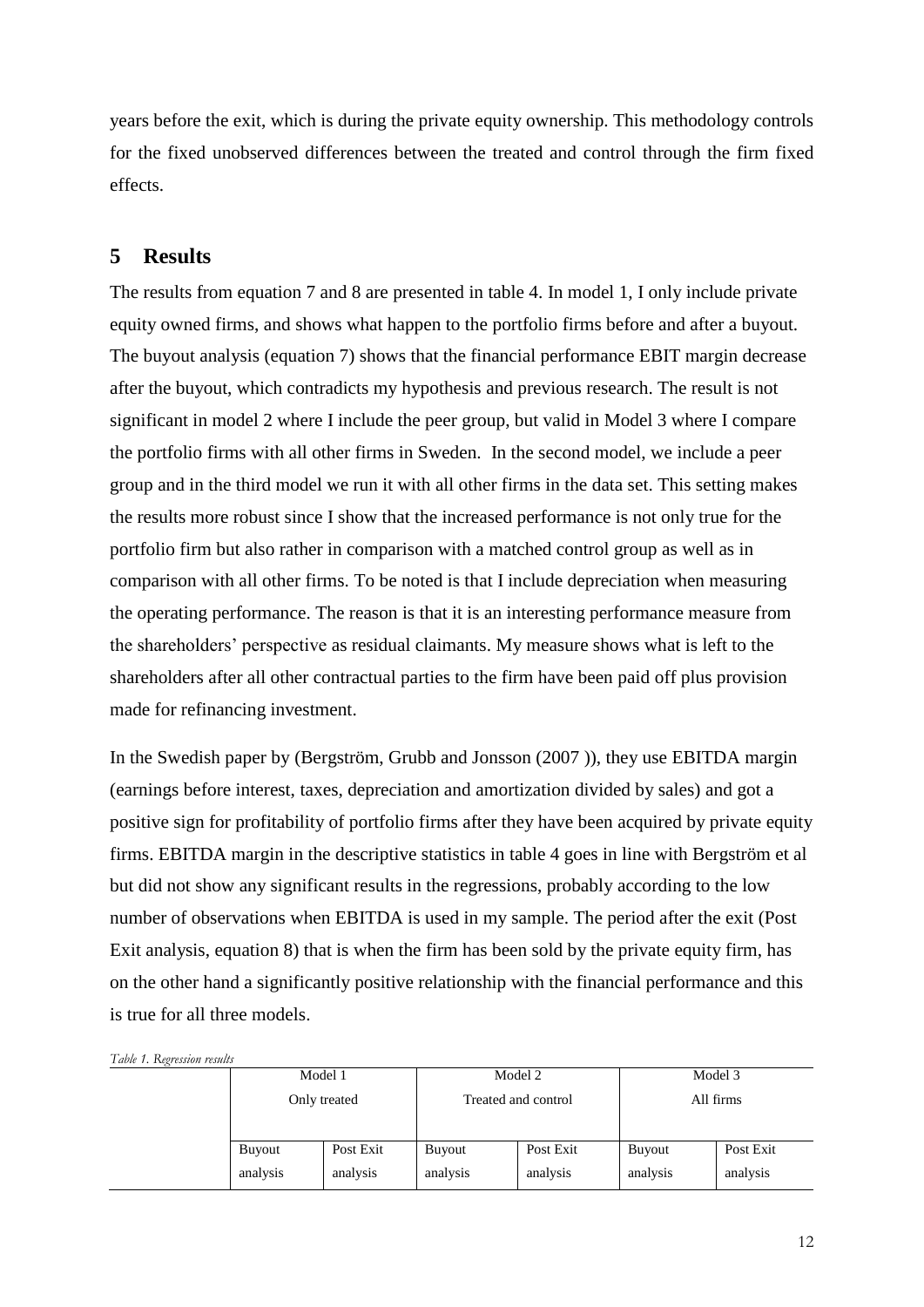| <b>VARIABLES</b>    | OP/TO        | OP/TO        | OP/TO         | OP/TO         | OP/TO        | OP/TO        |
|---------------------|--------------|--------------|---------------|---------------|--------------|--------------|
| PT1                 | $-2.378*$    |              | $-0.543$      |               | $-2.401***$  |              |
|                     | (1.289)      |              | (0.771)       |               | (0.906)      |              |
| PT <sub>2</sub>     |              | $3.660*$     |               | $4.510***$    |              | $3.962***$   |
|                     |              | (1.913)      |               | (1.076)       |              | (1.328)      |
| Age                 | $-0.512**$   | 0.154        | $-0.606***$   | $-0.449***$   | $-0.494***$  | $-0.494***$  |
|                     | (0.206)      | (0.285)      | (0.104)       | (0.114)       | (0.00721)    | (0.00721)    |
| Debt/equity         | $-0.0528***$ | $-0.0372***$ | $-0.158***$   | $-0.125***$   | $-0.0241***$ | $-0.0241***$ |
|                     | (0.0165)     | (0.0139)     | (0.00818)     | (0.00701)     | (0.000610)   | (0.000610)   |
| TA/revenue          | $0.0254***$  | 0.00291      | $-0.00436***$ | $-0.00571***$ | $-0.0172***$ | $-0.0172***$ |
|                     | (0.00578)    | (0.00706)    | (0.000852)    | (0.000850)    | (0.000163)   | (0.000163)   |
| Sales (log)         | $6.048***$   | $5.742***$   | 5.514***      | 5.446***      | 7.584***     | 7.584***     |
|                     | (0.435)      | (0.589)      | (0.0874)      | (0.0881)      | (0.0177)     | (0.0177)     |
| Constant            | $-48.52***$  | $-62.32***$  | $-32.58***$   | $-32.73***$   | $-43.72***$  | $-43.71***$  |
|                     | (5.150)      | (7.497)      | (0.807)       | (0.822)       | (0.181)      | (0.181)      |
| Year dummy          | Yes          | Yes          | Yes           | Yes           | Yes          | Yes          |
| <b>Observations</b> | 3,988        | 2,425        | 212,785       | 211,470       | 2,821,208    | 2,821,208    |
| R-squared           | 0.071        | 0.073        | 0.067         | 0.066         | 0.097        | 0.097        |
| Number of firms     | 627          | 447          | 137,663       | 137,608       | 401,575      | 401,575      |

Robust standard errors in parentheses. \*\*\* p<0.01, \*\* p<0.05, \* p<0.1 Note: OP/TA is the same as EBIT margin

Even though we do not get significant results in all regressions, there are similar patterns in all three models that give some directions. The pattern is that the financial performance (measured as operating profit/ turnover) decrease after a buyout (PT1) and increases when the firm has been sold again by the private equity firm (PT2). According to earlier studies and our hypothesis, the patterns were expected to be positive for both periods. But as mentioned my performance measure includes depreciation and depreciation should increase if the private equity firm wants to make the acquired firm more attractive for subsequent buyers through different kinds of investment. The higher profitability as measured by operating performance after sold indicates that the private equity succeeded to make more attractive and efficient. A result that makes sense since the business idea is to sell at a higher price than paid for acquired firms. Only way to get a higher price is to make firms more efficient.

The results are in line with our hypothesis but totally contradict medias' and most of the politicians' view of the private equity industry, whose performance growth far too often is equated with utilization of the portfolio firm's resources. We do not use the same performance measure as Bergström et al. (2007) did, and hence it is not appropriate to completely compare our result with their study, but we draw the same conclusion since their financial performance is significantly higher after the exit from a Private Equity firm (See Appendix 1).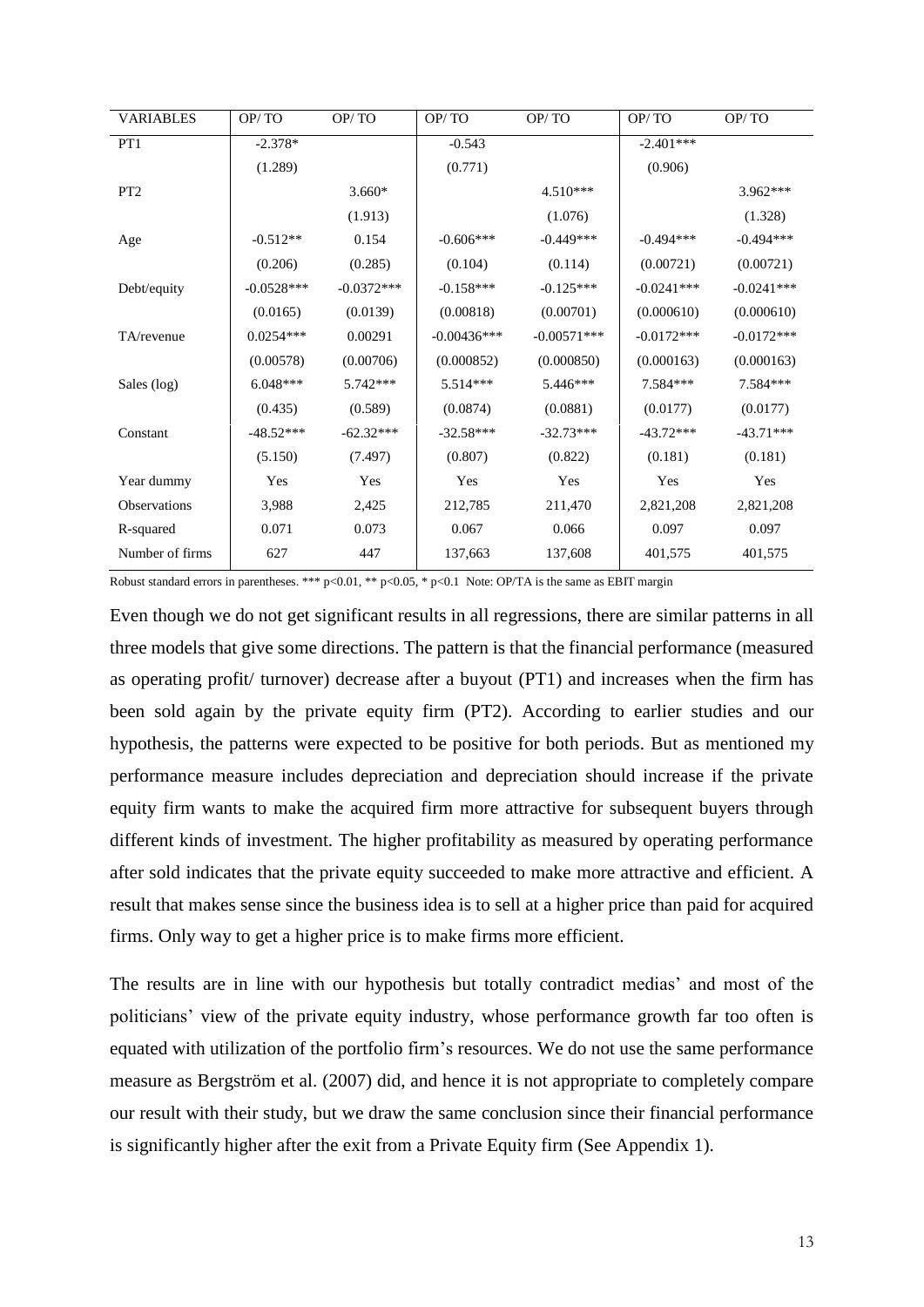#### **6 Concluding remark**

The results are largely inconsistent with the view of private equity as short-term and opportunistic investors. Rather the findings support the hypothesis that private equity investors appears to be associated with a beneficial refocusing of firms' innovative portfolios, which can be evaluated by the performance post exit. This is what can be expected as the business idea is to profit from making acquired firms more efficient. There is no reason to believe that actors in this line of business are consistent irrational.

#### **References**

- <span id="page-14-8"></span>Axelson, Ulf, Per J. Stromberg, Tim Jenkinson, and Michael S. Weisbach, 2009, Leverage and pricing in buyouts: An empirical analysis, *SSRN eLibrary*.
- <span id="page-14-4"></span>Badunenko, Oleg., Baum, Christopher F., Schäfer, Dorothea., 2010, Does the tenure of private equity investment improve the performance of european firms, *Working paper FINESS*.
- <span id="page-14-13"></span>Bergström, Clas, Mikael Grubb, and Sara Jonsson, 2007, The operating impact of buyouts in sweden: A study of value creation, *Journal of Private Equity* 11, 22-39.
- <span id="page-14-12"></span>Bouclya, Q., Sraerb, D., Thesmara, D C, 2011, Growth lbos, *Journal of Financial Economics* 102, 432–453.
- <span id="page-14-10"></span>Davis, S J., Haltiwanger, J C., . Jarmin, Ron S., Lerner, Josh., Miranda, Javier, 2011, Private equity and employment, *NBER Working Paper No. 17399*.
- <span id="page-14-11"></span>Iacus, Stefano M., Gary King, and Giuseppe Porro, 2012, Causal inference without balance checking: Coarsened exact matching, *Political Analysis* 20, 1-24.
- <span id="page-14-5"></span>Jensen, Michael C., 1989, Eclipse of the public corporation, *SSRN eLibrary*.
- <span id="page-14-6"></span>Kaplan, Steven, 1989, The effects of management buyouts on operating performance and value, *Journal of Financial Economics* 24, 217-254.
- <span id="page-14-9"></span>Kaplan, Steven N, 1991, The staying power of leveraged buyouts, *Journal of Financial Economics* 29, 287-313.
- <span id="page-14-2"></span>Kaplan, Steven N., and Antoinette Schoar, 2005, Private equity performance: Returns, persistence, and capital flows, *The Journal of Finance* 60, 1791-1823.
- <span id="page-14-0"></span>Kaplan, Steven N., and Per Strömberg, 2008, Leveraged buyouts and private equity, *National Bureau of Economic Research Working Paper Series* No. 14207.
- <span id="page-14-1"></span>Kosman, Josh, 2010. *The buyout of america: How private equity is destroying jobs and killing the american economy* ( Portfolio ).
- <span id="page-14-7"></span>Lichtenberg, Frank R., and Donald Siegel, 1990, The effects of leveraged buyouts on productivity and related aspects of firm behavior, *Journal of Financial Economics* 27, 165-194.
- <span id="page-14-3"></span>Lopez de Silanes, Florencio., Phalippou, Ludovic., and Gottschalg, Olivier, 2013, Giants at the gate: Investment returns and diseconomies of scale in private equity, *Journal of Financial and Quantitative Analysis (JFQA)* Forthcoming.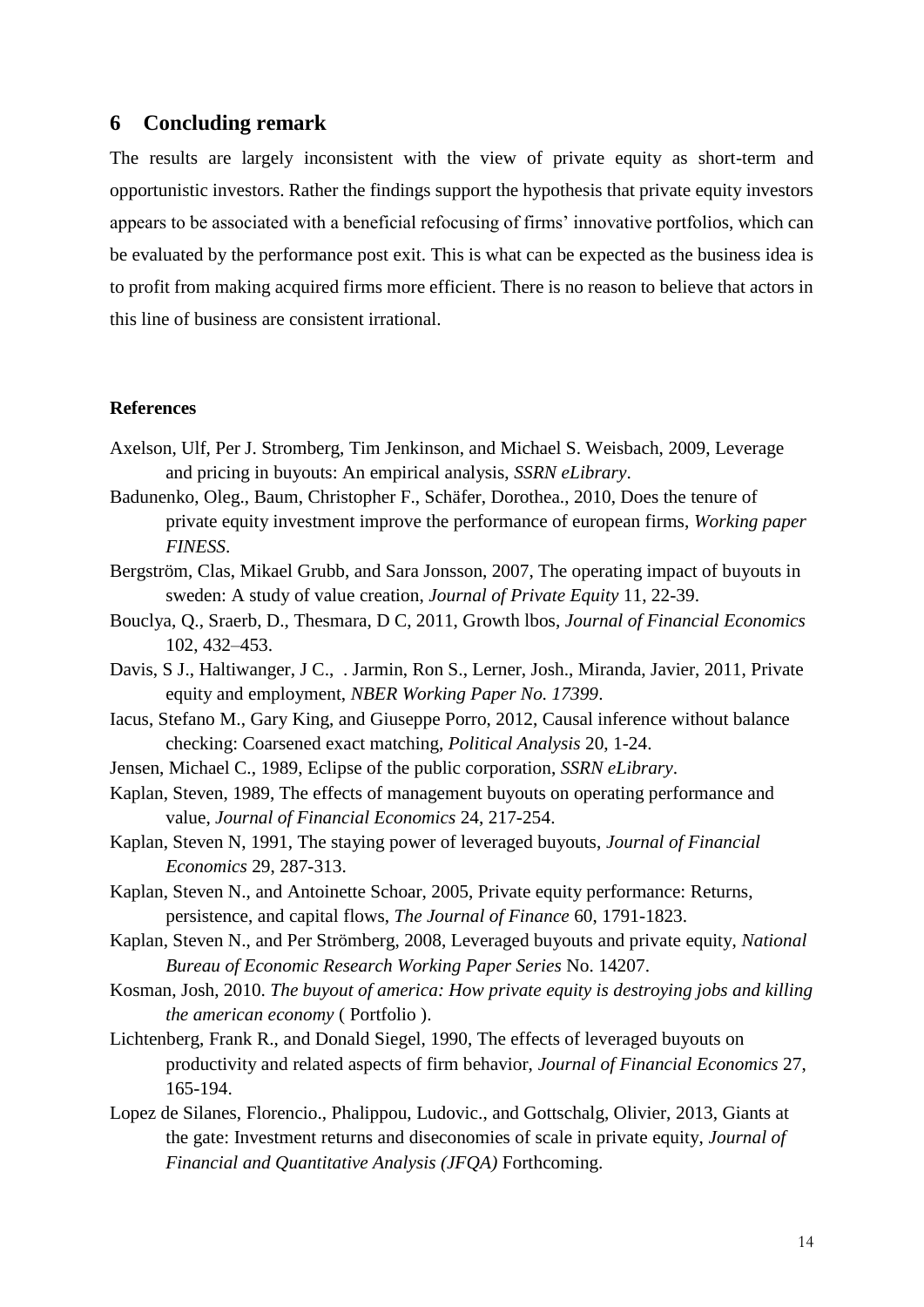- <span id="page-15-2"></span>Muscarella, Chris J., and Michael R. Vetsuypens, 1990, Efficiency and organizational structure: A study of reverse lbos, *The Journal of Finance* 45, 1389-1413.
- <span id="page-15-4"></span>Olsson, Martin; Tåg, Joacim 2013, Do leverage buyouts lead to unemployment for workers? Evidence from matched employer-employee data, in IFN, ed.
- <span id="page-15-1"></span>Rappaport, Alfred, 1990, The staying power of the public corporation, *Harvard Business Review* 68, 96-104.
- <span id="page-15-0"></span>Shleifer, Andrei., Summers, Lawrence H., 1988, Breach of trust in hostile takeovers, in Alan J. Auerbach, ed.: Corporate Takeovers: Causes and Consequences (UMI).
- <span id="page-15-3"></span>Smith, Abbie J., 1990, Corporate ownership structure and performance: The case of management buyouts, *Journal of Financial Economics* 27, 143-164.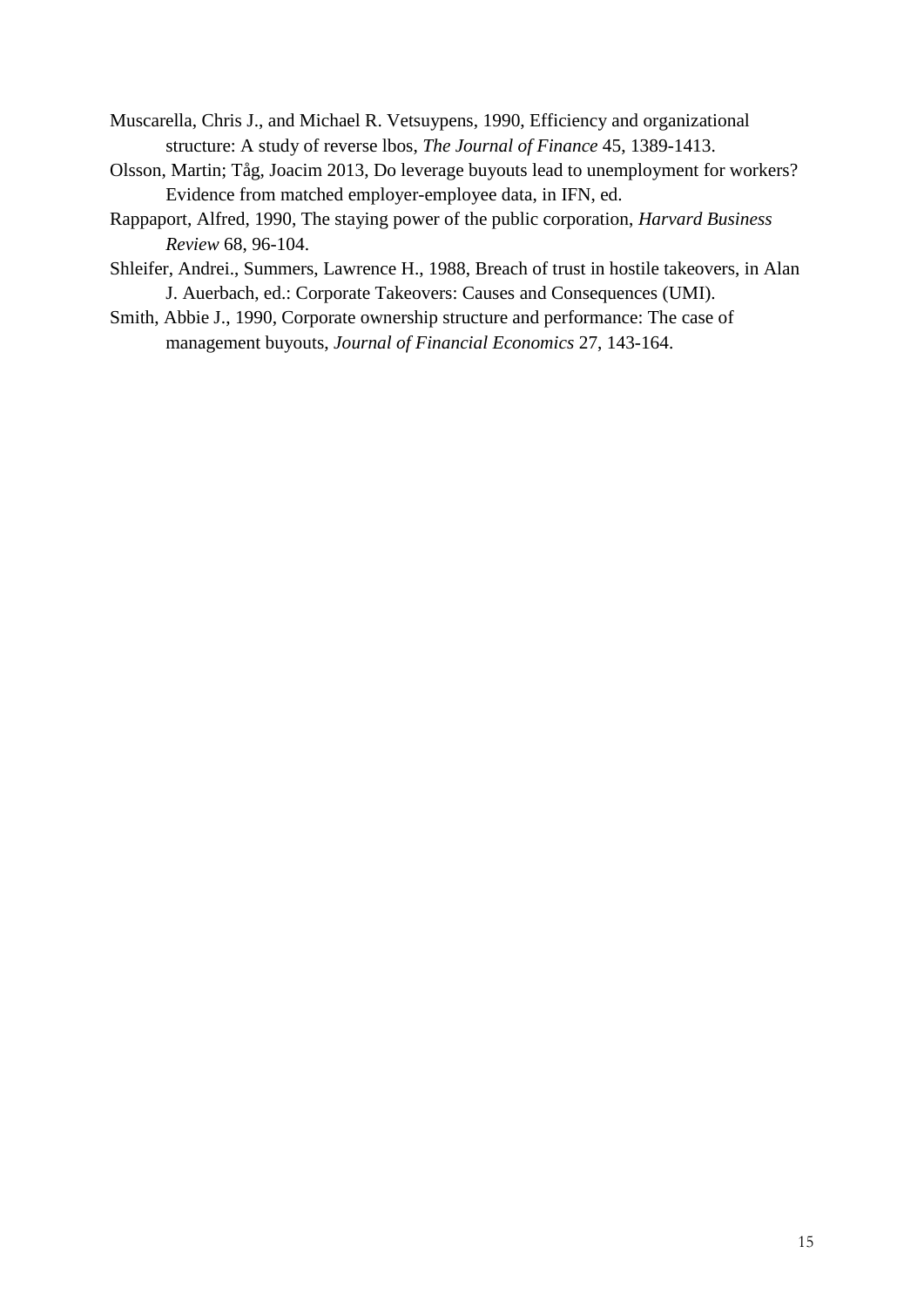## **Appendix 1. Extended summary statistics**

|                     |      | $PT1=0$  |      | $PT1=1$  |         |  |
|---------------------|------|----------|------|----------|---------|--|
| Variable            | Obs  | Mean     | Obs. | Mean     | T-test  |  |
| <b>EBITDA</b>       | 463  | 23302.35 | 257  | 34723.39 | $-2.54$ |  |
| margin              |      |          |      |          |         |  |
| <b>Total Assets</b> | 1919 | 56897.93 | 1464 | 197853.2 | $-6.94$ |  |
| Assets              | 1919 | 2372.976 | 1464 | 3012.527 | 0.87    |  |
| (Buildings and      |      |          |      |          |         |  |
| land)               |      |          |      |          |         |  |
| Assets              | 1789 | 1886.046 | 1400 | 1770.673 | 1.72    |  |
| (mashinery)         |      |          |      |          |         |  |
| Total fixed         | 1919 | 7195.36  | 1464 | 7519.488 | 1.26    |  |
| Assets              |      |          |      |          |         |  |

*Table 4. Extend summmary statistics PT1*

*Tabell 5. Extend sum statistics PT2*

|                     |     | $PT2=0$  |      | $PT2=1$  |         |
|---------------------|-----|----------|------|----------|---------|
| Variable            | Obs | Mean     | Obs  | Mean     | T-test  |
| <b>EBITDA</b>       | 82  | 34914.5  | 143  | 60488.61 | $-1.59$ |
| margin              |     |          |      |          |         |
| <b>Total Assets</b> | 624 | 102763.5 | 1196 | 273256.3 | $-4.73$ |
| Assets              | 624 | 3894.223 | 1195 | 13191.7  | $-2.10$ |
| (Buildings and      |     |          |      |          |         |
| land)               |     |          |      |          |         |
| Assets              | 588 | 912.5391 | 1109 | 1310.096 | $-0.97$ |
| (mashinery)         |     |          |      |          |         |
| Total fixed         | 624 | 7559.141 | 1195 | 19490.11 | $-2.56$ |
| Assets              |     |          |      |          |         |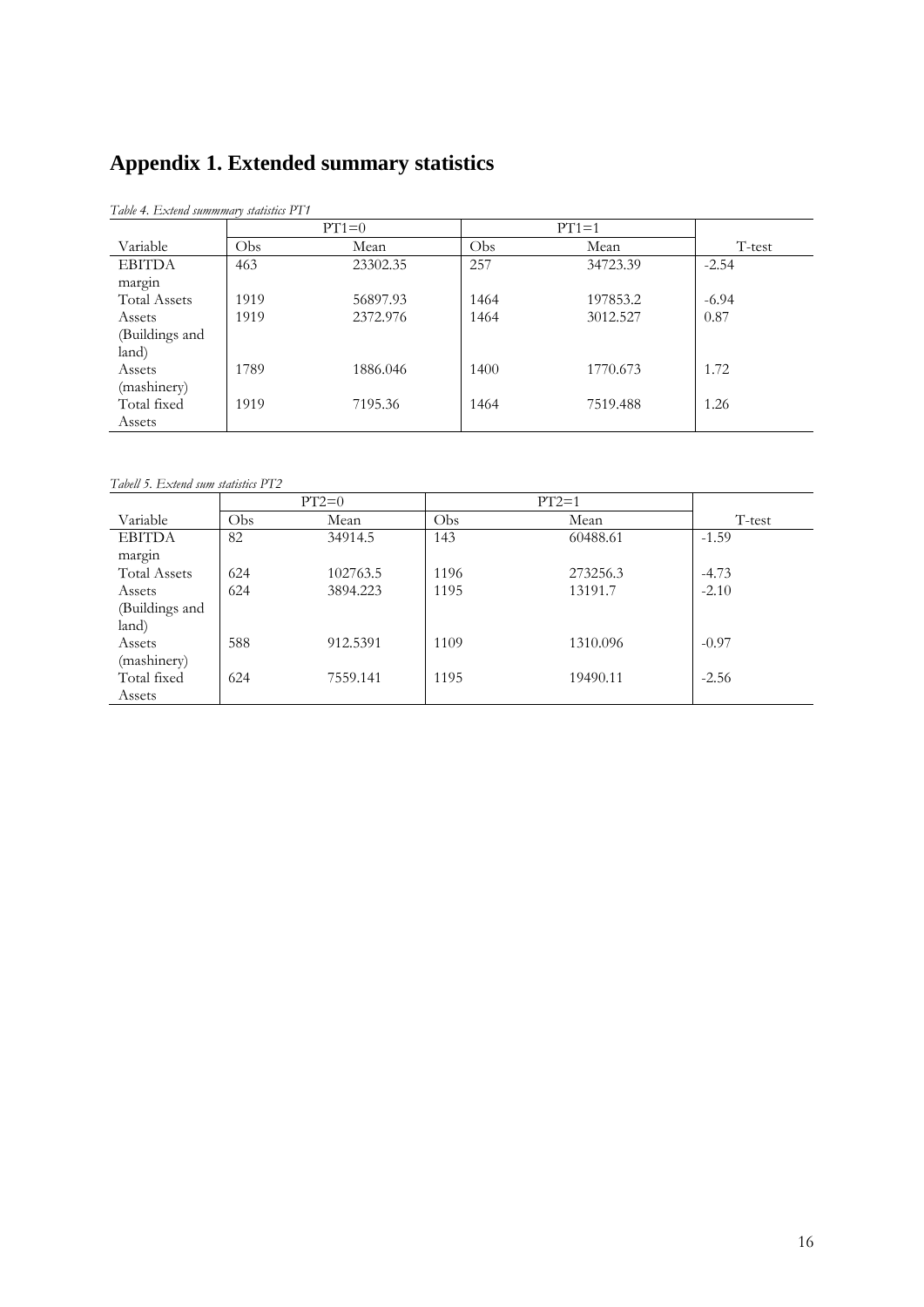| ≖                 |                                                                                         | PEQpreentry=0            |             | PEQpreentry=1             |           |
|-------------------|-----------------------------------------------------------------------------------------|--------------------------|-------------|---------------------------|-----------|
|                   |                                                                                         | $\overline{obs}$         | mean        | $\overline{\mathrm{obs}}$ | mean      |
| 1.                | Mining and<br>quarrying                                                                 | $\overline{a}$           |             | $\overline{a}$            |           |
| 2.                | Food,<br>beverages and<br>tobacco                                                       | $\overline{\phantom{a}}$ |             | $\overline{\phantom{a}}$  |           |
| 3.                | Textile,<br>clothing,<br>leather and<br>shoe<br>production                              | 11                       | 2.74        | 3                         | 2.4       |
| 4.                | Wood and<br>paper<br>production                                                         | 85                       | $-1.535294$ | 71                        | 5.5859    |
| 5.                | Fuel<br>processing<br>and chemicals<br>production                                       | 9                        | 4.033       | $\overline{4}$            | 2.25      |
| 6.                | Rubber and<br>plastics<br>production                                                    | 66                       | 4.89        | 10                        | $-2$      |
| 7.                | Glass,<br>ceramic, clay<br>and cement<br>production                                     | $\overline{\phantom{a}}$ |             | $\overline{\phantom{a}}$  |           |
| 8.                | Metals and<br>metal<br>products                                                         | 14                       | 12.89       | $10\,$                    | 9.68      |
| 9.                | Fabricated<br>metal product<br>manufacturin<br>g                                        | 53                       | 9.96        | 44                        | 7.5295    |
| 10.               | Electrical<br>machinery<br>and optical<br>equipment<br>production                       | 67                       | 1.129       | 13                        | $-5.8076$ |
| 11.               | Transport<br>equipment<br>production                                                    | 32                       | 4.284       | $20\,$                    | 3.31      |
| 12.               | Furniture,<br>jewelry,<br>musical<br>instruments,<br>sports goods,<br>toy<br>production | $\overline{38}$          | 5.18        | 11                        | 6.2909    |
| 13.               | Electricity,<br>gas and steam<br>production<br>and<br>distribution                      | $\mathcal{L}$            |             | $\blacksquare$            |           |
| $\overline{14}$ . | Water supply<br>and recycling                                                           | $\overline{\phantom{a}}$ |             | $\overline{\phantom{a}}$  |           |
| 15.               | Construction                                                                            | 29                       | 11.47       | $\overline{7}$            | $-.8714$  |
| 16.               | Motor and<br>fuel retail<br>trade                                                       | $\overline{2}$           | $-48.4$     | $\overline{2}$            | 8.55      |
| 17.               | Wholesale<br>trade                                                                      | 261                      | .49         | 181                       | $-4.7254$ |

### **Appendix 2. Financial performance by sectors**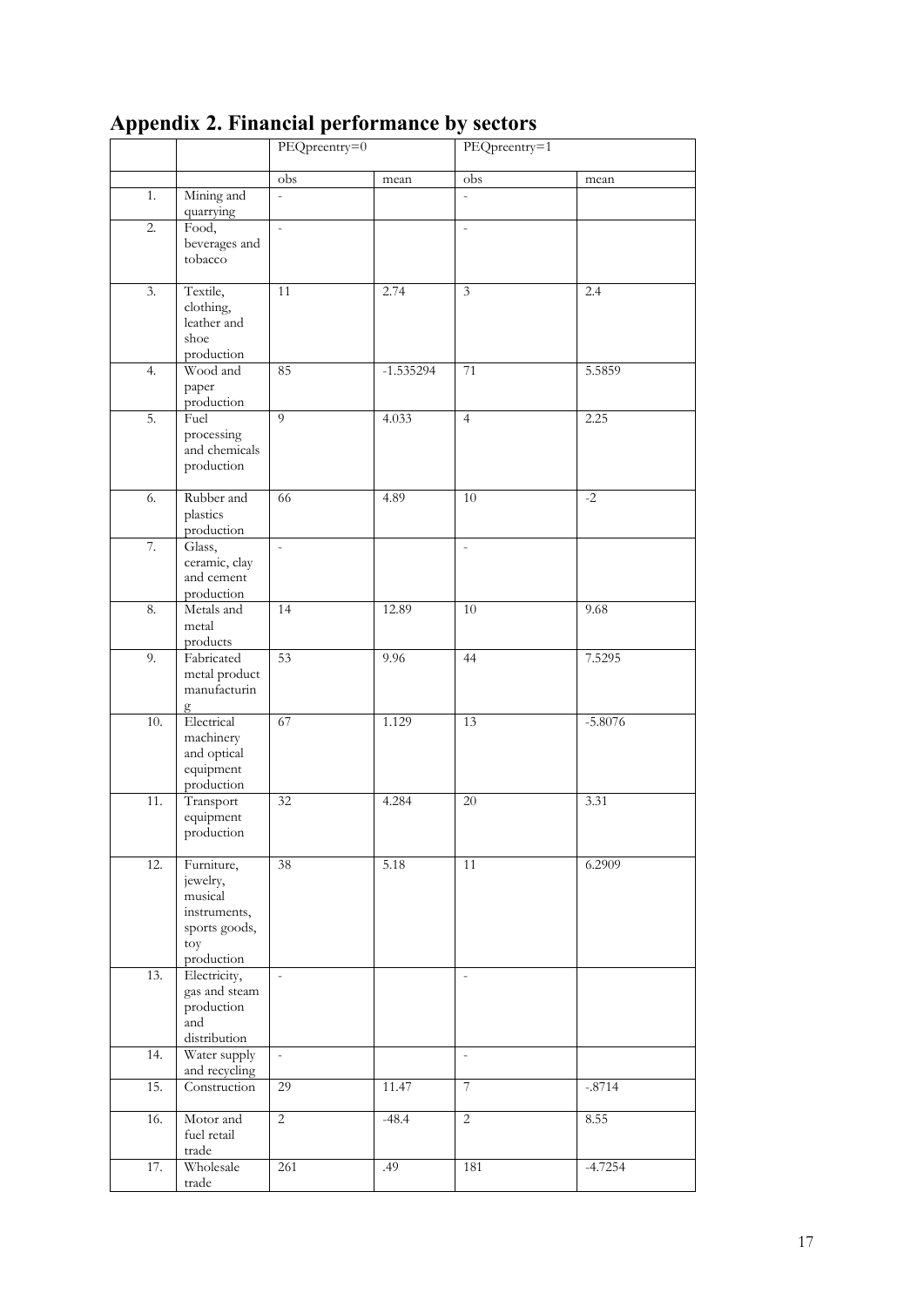| 18. | Retail trade<br>and repair                       | 36                       | $-6.88$  | 20             | $-1.665$  |
|-----|--------------------------------------------------|--------------------------|----------|----------------|-----------|
| 19. | Hotel,<br>restaurant and<br>catering<br>services | $\overline{\phantom{a}}$ |          | 2              | $-39.55$  |
| 20. | Transport<br>and storage                         | 23                       | 18.25    | 26             | $-6.1384$ |
| 21. | Media and<br>communicati<br>ons                  | 20                       | $-16.08$ | 23             | $-26.42$  |
| 22. | Real estate,<br>renting and<br>leasing           | 94                       | 7.13     | 83             | 18.360    |
| 23. | Research and<br>development<br>sector            | 24                       | $-40.89$ | $\overline{4}$ | 1.15      |
| 24. | <b>Business</b><br>services                      | 614                      | $-9.309$ | 565            | $-11.904$ |
| 25. | Financial and<br>insurance<br>sector             | 46                       | 1.95     | 102            | 4.299     |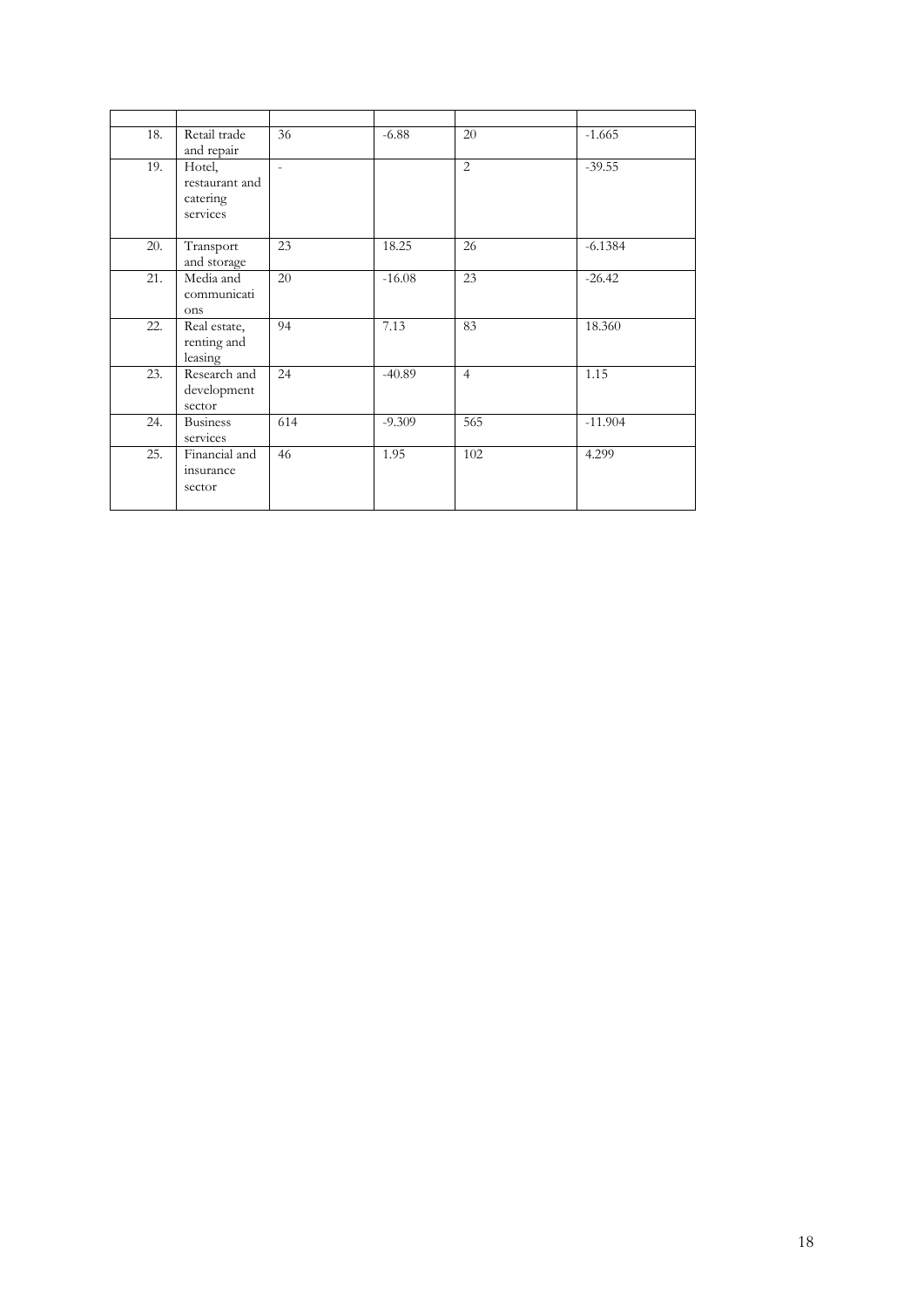|                   |                          | PEQpostexit=0            |           | PEQpostexit=1            |           |
|-------------------|--------------------------|--------------------------|-----------|--------------------------|-----------|
|                   |                          | Obs                      | Mean      | Obs                      | Mean      |
| 1.                | Mining and               | $\overline{a}$           |           | $\overline{a}$           |           |
|                   | quarrying                |                          |           |                          |           |
| 2.                | Food,                    | $\overline{\phantom{a}}$ |           | $\overline{\phantom{a}}$ |           |
|                   | beverages and            |                          |           |                          |           |
|                   | tobacco                  |                          |           |                          |           |
|                   |                          |                          |           |                          |           |
| $\overline{3}$ .  | Textile,                 | $\overline{\phantom{a}}$ |           | $\overline{\phantom{a}}$ |           |
|                   | clothing,                |                          |           |                          |           |
|                   | leather and              |                          |           |                          |           |
|                   | shoe                     |                          |           |                          |           |
|                   | production               |                          |           |                          |           |
| 4.                | Wood and                 | $\overline{c}$           | $-3$      | $\mathbf{1}$             | 90        |
|                   | paper                    |                          |           |                          |           |
|                   | production               |                          |           |                          |           |
| 5.                | Fuel                     | $\overline{a}$           |           | $\mathbf{1}$             | 6.3       |
|                   | processing               |                          |           |                          |           |
|                   | and chemicals            |                          |           |                          |           |
|                   | production               |                          |           |                          |           |
| 6.                | Rubber and               | $\overline{a}$           |           | $\overline{\phantom{a}}$ |           |
|                   | plastics                 |                          |           |                          |           |
|                   | production               |                          |           |                          |           |
| 7.                | Glass,                   | $\overline{\phantom{a}}$ |           | $\overline{\phantom{a}}$ |           |
|                   | ceramic, clay            |                          |           |                          |           |
|                   | and cement               |                          |           |                          |           |
|                   | production               |                          |           |                          |           |
| 8.                | Metals and               | $\overline{\phantom{a}}$ |           | $\overline{\phantom{a}}$ |           |
|                   | metal                    |                          |           |                          |           |
|                   | products                 |                          |           |                          |           |
| 9.                | Fabricated               | $\overline{2}$           | 8.65      | $\mathfrak z$            | 11.1666   |
|                   | metal product            |                          |           |                          |           |
|                   | manufacturin             |                          |           |                          |           |
|                   | g                        |                          |           |                          |           |
| 10.               | Electrical               | 6                        | $-3.1$    | 17                       | $-1.770$  |
|                   | machinery                |                          |           |                          |           |
|                   | and optical              |                          |           |                          |           |
|                   | equipment                |                          |           |                          |           |
|                   | production               |                          |           |                          |           |
| $\overline{11}$ . | Transport                | $\overline{a}$           |           | $\overline{a}$           |           |
|                   | equipment                |                          |           |                          |           |
|                   | production               |                          |           |                          |           |
| 12.               | Furniture,               | $\overline{4}$           | $-3.75$   | 6                        | $-3.0166$ |
|                   | jewelry,                 |                          |           |                          |           |
|                   | musical                  |                          |           |                          |           |
|                   | instruments,             |                          |           |                          |           |
|                   | sports goods,            |                          |           |                          |           |
|                   | toy                      |                          |           |                          |           |
|                   | production               |                          |           |                          |           |
| 13.               | Electricity,             | $\overline{\phantom{a}}$ |           | $\bar{\phantom{a}}$      |           |
|                   | gas and steam            |                          |           |                          |           |
|                   | production               |                          |           |                          |           |
|                   | and                      |                          |           |                          |           |
|                   | distribution             |                          |           |                          |           |
| 14.               | Water supply             | $\overline{\phantom{a}}$ |           | $\overline{\phantom{a}}$ |           |
|                   | and recycling            |                          |           |                          |           |
| 15.               | Construction             | $\mathbf{1}$             | 4.5       | 2                        | $-4.25$   |
|                   |                          |                          |           |                          |           |
| 16.               | Motor and<br>fuel retail | $\overline{\phantom{a}}$ |           | $\overline{\phantom{a}}$ |           |
|                   | trade                    |                          |           |                          |           |
| 17.               | Wholesale                | 69                       | $-1.1869$ | 123                      | $-2.630$  |
|                   | trade                    |                          |           |                          |           |
|                   |                          |                          |           |                          |           |